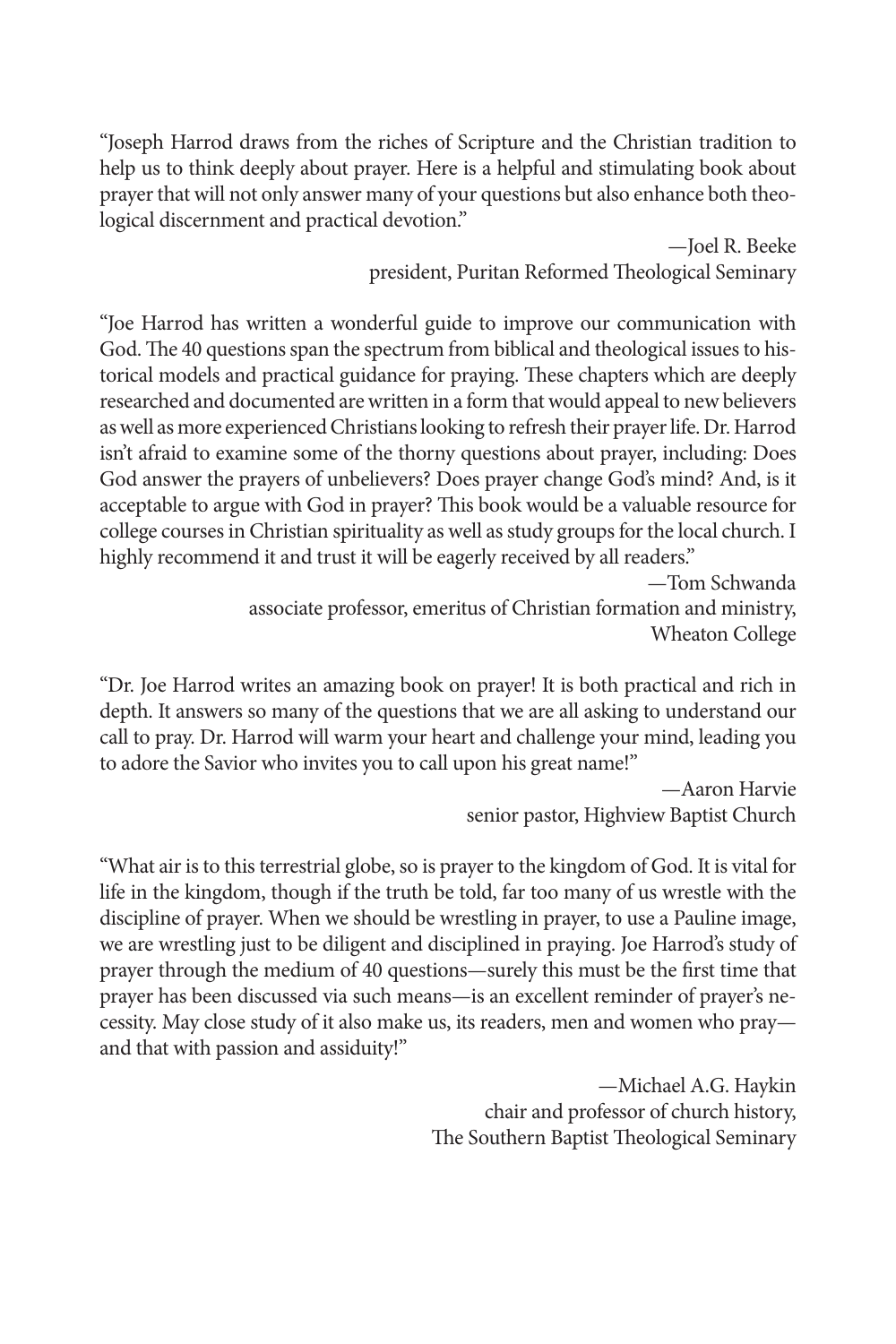"Joe Harrod's *40 Questions About Praye*r is faithful to Scripture, clearly written, and extremely helpful for Christians seeking to grow in their understanding and practice of prayer. I think many churches and ministry groups will find this book perfectly formatted for group discussions. Highly recommended!"

> —Robert L. Plummer, PhD Collin and Evelyn Aikman Professor of Biblical Studies The Southern Baptist Theological Seminary

"In *40 Questions About Prayer*, Joe Harrod provides a sound and accessible resource for Christians who have questions about prayer. This fine book is anchored in Scripture and will be proven helpful for any Christian who wants to grow a prayerful life. As a pastor, I am excited about this excellent work and will recommend it for use in our church."

> —Jamaal Williams lead pastor of Sojourn Church, Midtown, Louisville, KY; president, Harbor Network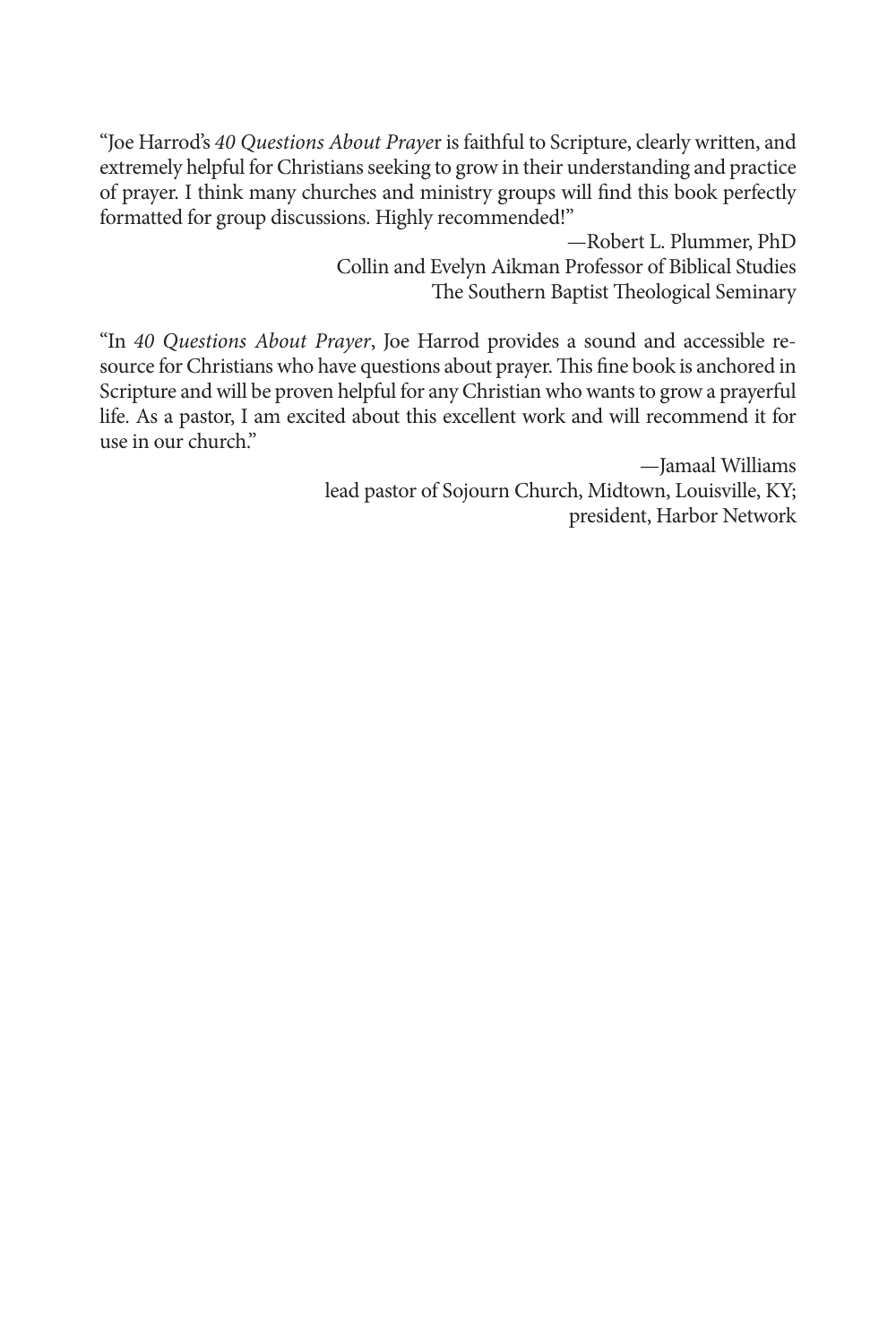# **40** QUESTIONS ABOUT Prayer

# Joseph C. Harrod

Benjamin L. Merkle, Series Editor

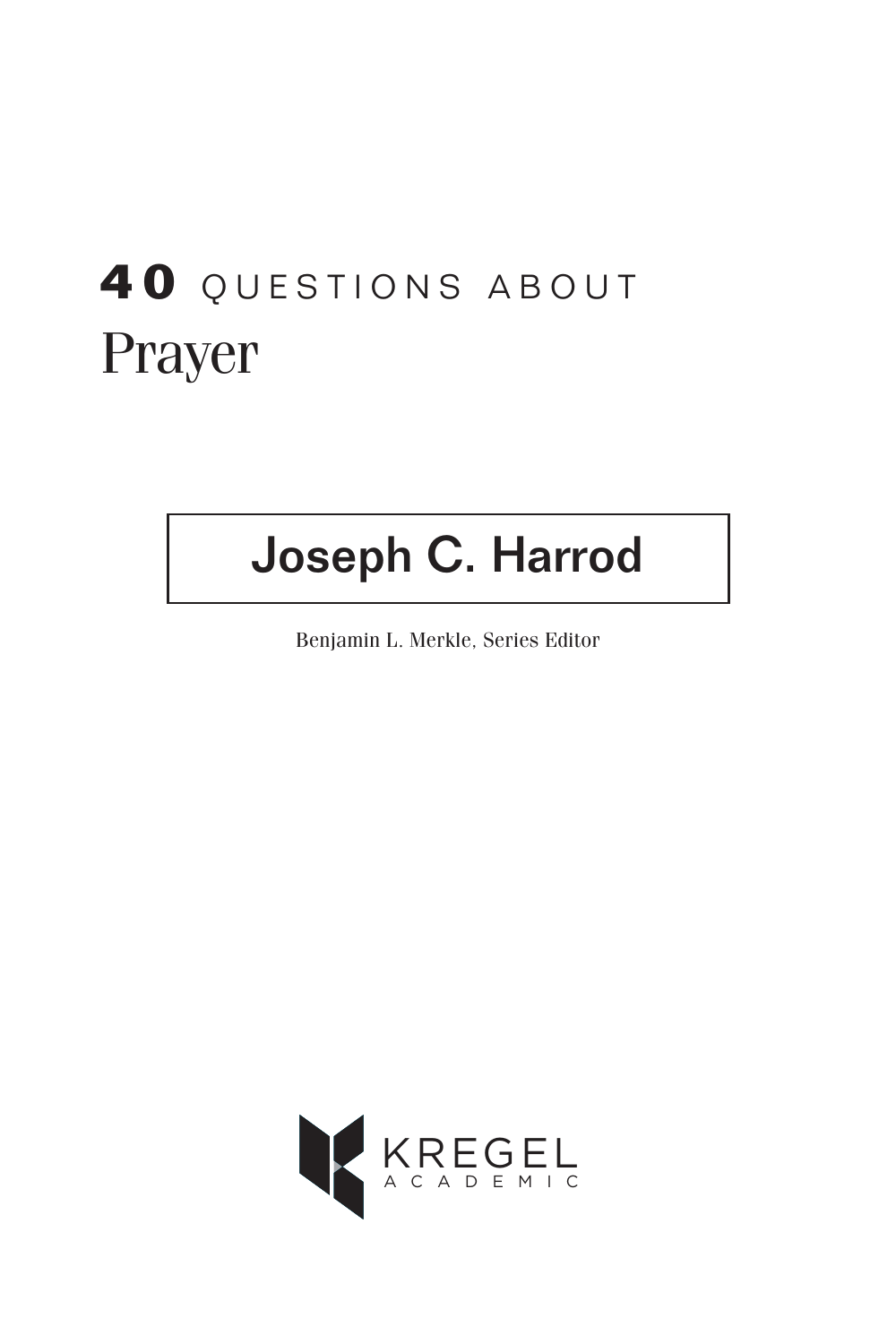*40 Questions About Prayer* © 2022 Joseph C. Harrod

Published by Kregel Academic, an imprint of Kregel Publications, 2450 Oak Industrial Dr. NE, Grand Rapids, MI 49505-6020.

This book is a title in the 40 Questions Series edited by Benjamin L. Merkle.

All rights reserved. No part of this book may be reproduced, stored in a retrieval system, or transmitted in any form or by any means—electronic, mechanical, photocopy, recording, or otherwise without written permission of the publisher, except for brief quotations in printed reviews.

All Scripture quotations, unless otherwise indicated, are from The Holy Bible, English Standard Version, Copyright © 2001 by Crossway Bibles, a division of Good News Publishers. Used by permission. All rights reserved.

Scripture quotations marked KJV are from the King James Version.

Scripture quotations marked NASB are from the (NASB®) New American Standard Bible®, Copyright © 1960, 1971, 1977, 1995 by The Lockman Foundation. Used by permission. All rights reserved. www. lockman.org

Scripture quotations marked NIV are taken from the Holy Bible, New International Version®, NIV®. Copyright © 1973, 1978, 1984, 2011 by Biblica, Inc.™ Used by permission of Zondervan. All rights reserved worldwide. www.zondervan.com

Scripture quotations marked NRSV are from the New Revised Standard Version Bible, Copyright © 1989 by the Division of Christian Education of the National Council of the Churches of Christ in the U.S.A., and are used by permission. All rights reserved.

The Greek font, GraecaU, is available from www.linguistsoftware.com/lgku.htm, +1-425-775-1130. ISBN 978-0-8254-4692-4

> *Printed in the United States of America* 22 23 24 25 26 / 5 4 3 2 1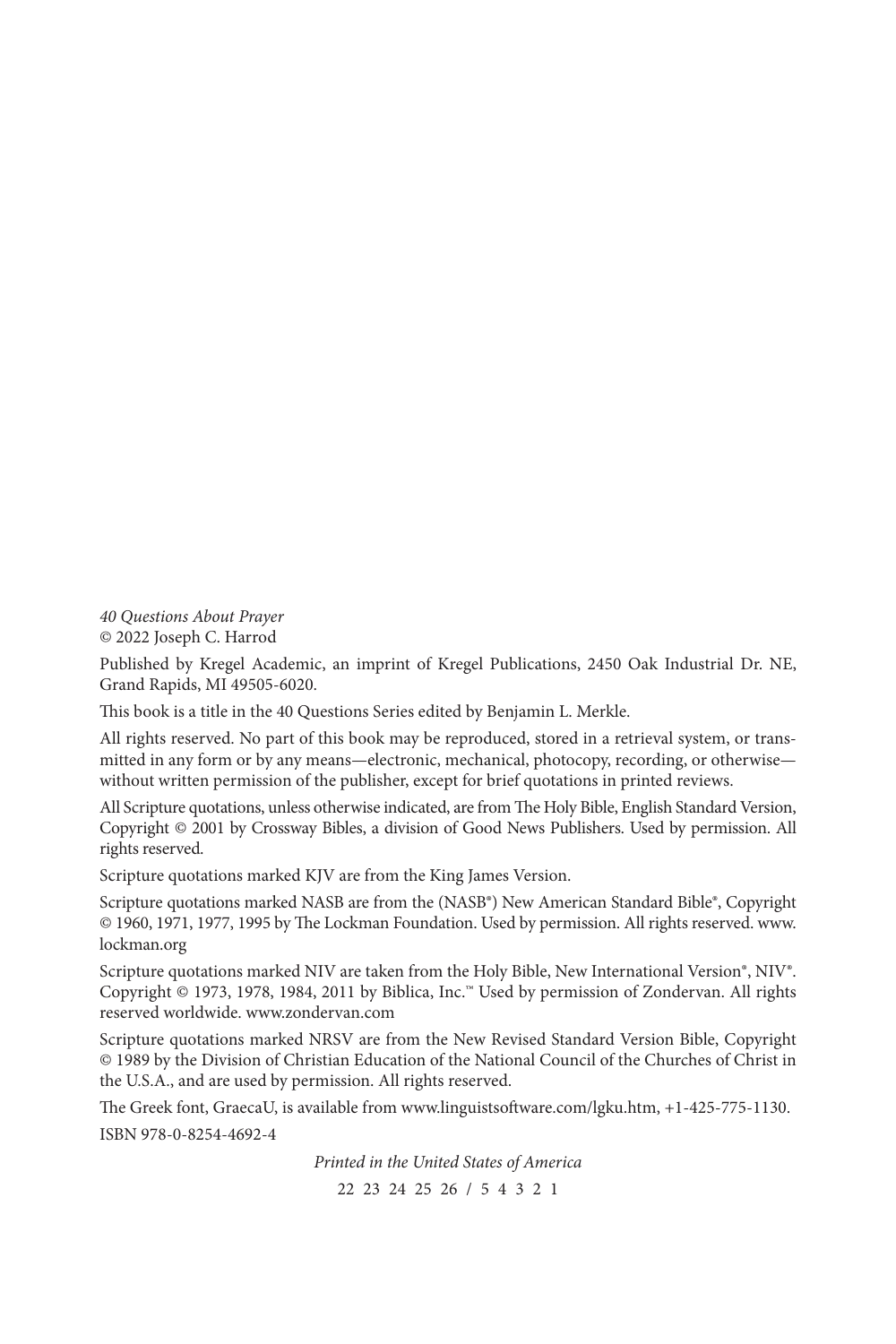*To Tracy All my love, always.*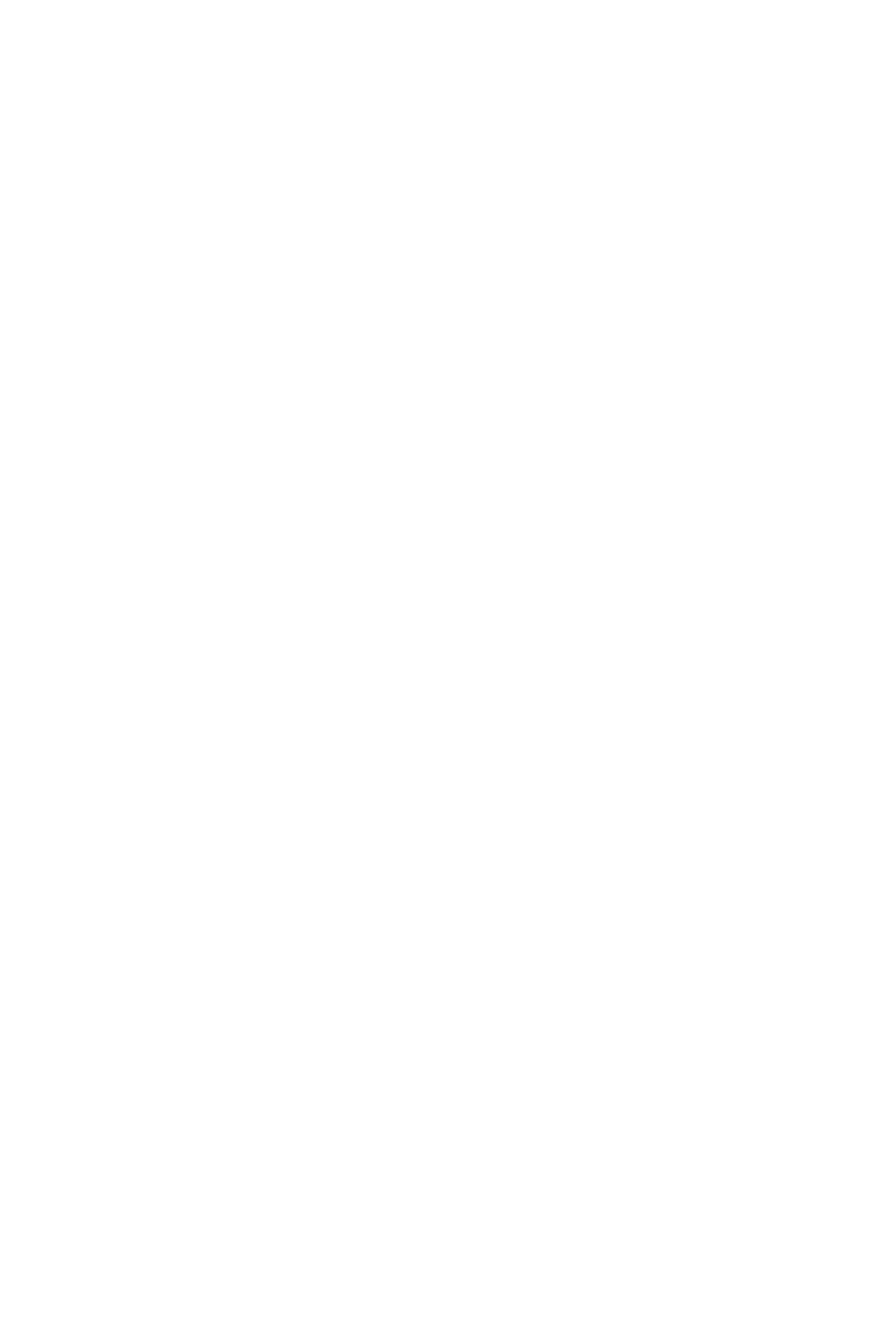## Contents

Foreword / 9 Introduction / 13

#### Part 1: General Questions About Prayer

- 1. What Is Prayer? / 17
- 2. What Are Various Types of Prayer? / 21
- 3. Why Must the Bible Inform and Guide Prayer? / 31
- 4. How Does the Gospel Shape Christian Prayer? / 37

#### Part 2: Prayer and Theology

- 5. To Whom Do Christians Pray? / 47
- 6. Should Christians Pray to the Son and the Holy Spirit? / 51
- 7. How Does Jesus's Intercession Strengthen Our Prayers? / 55
- 8. How Does the Holy Spirit Help Christians Pray? / 61
- 9. What Does It Mean to Pray "in Jesus's Name" and "in the Spirit"? / 67
- 10. Does God Hear the Prayers of Unbelievers? / 75
- 11. If God Is in Control, Why Should We Pray? / 79
- 12. Does Prayer Change God's Mind? / 85
- 13. How Does Prayer Affect Evangelism, Revival, and Renewal? / 91
- 14. How Does Prayer Address Spiritual Conflict? / 97

#### Part 3: Prayer in Scripture

- 15. What Can Christians Learn from Narrative Prayers of the Old Testament? / 105
- 16. How Can the Psalms Shape Christian Prayer? / 111
- 17. What Kinds of Prayer Does Jesus Forbid (Matthew 6:5–8)? / 119
- 18. How Might We Pray the Lord's Prayer (Matthew 6:9–13)? / 125
- 19. Must Christians Forgive Others Before They Can Pray (Matthew 6:14–15)? / 137
- 20. Why Don't We Always Receive What We Request in Prayer (Matthew 7:7–8)? / 141
- 21. How Might Jesus's Experience of Prayer Encourage Us? / 149
- 22. How Did Paul Pray for Early Christian Communities? (Part 1) / 153
- 23. How Did Paul Pray for Early Christian Communities? (Part 2) / 161
- 24. What Does It Mean to Pray "Without Ceasing" (1 Thessalonians 5:17)? / 169
- 25. What Is the "Prayer of Faith" (James 5:13–16)? / 173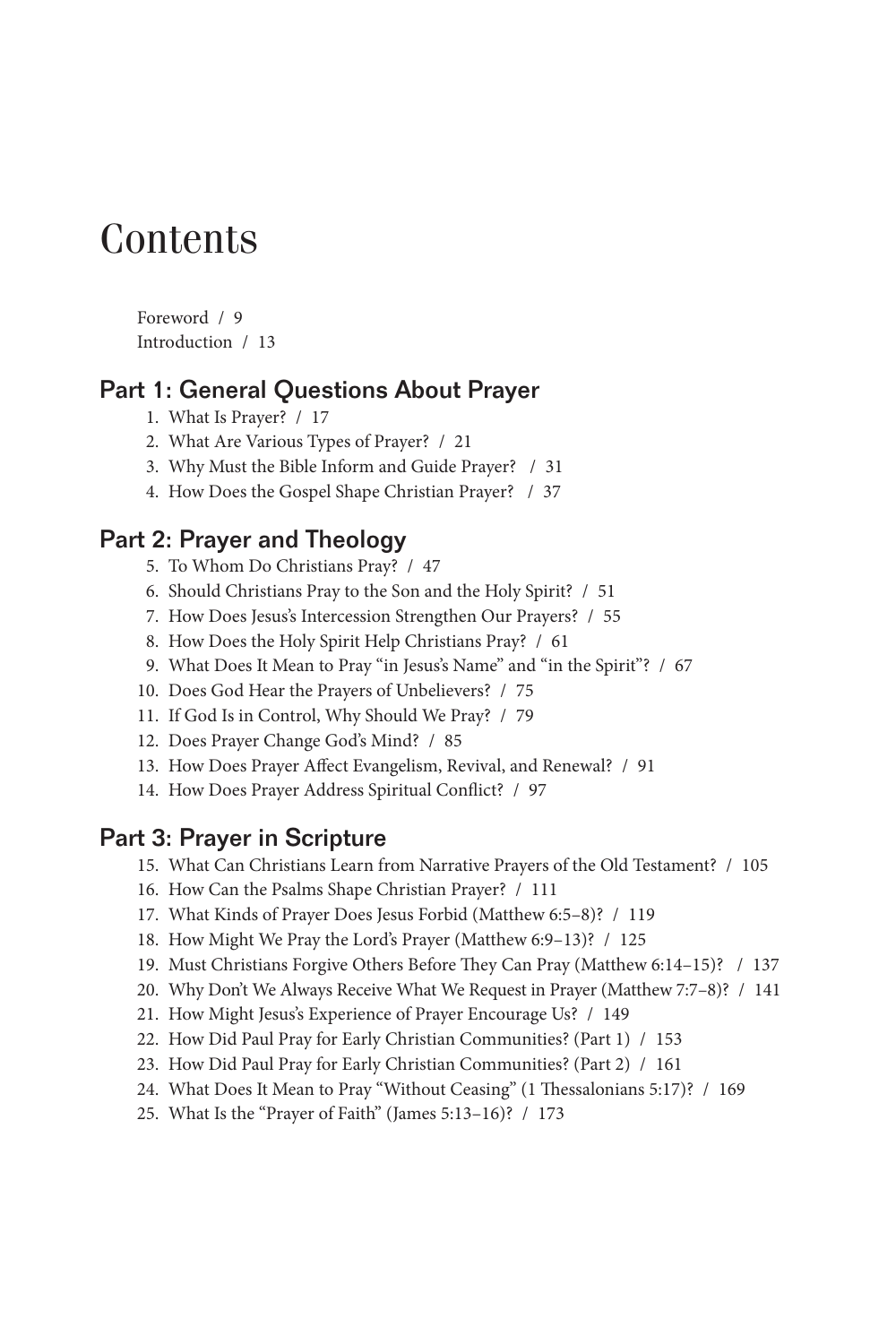#### Part 4: Prayer in Practice

- 26. How Does Prayer Relate to Other Spiritual Disciplines? / 181
- 27. Why Does God Sometimes Seem Absent in Prayer? / 189
- 28. Should We Argue with God in Prayer? / 197
- 29. How Does Prayer Form Character? / 201
- 30. What Should We Ask For in Prayer? / 205
- 31. Should Christians Use Written Prayers? / 209
- 32. How Should Christian Parents Teach Children to Pray? / 217
- 33. Does Our Physical Posture Affect Prayer? / 225
- 34. How Might We Fight Distraction in Prayer? / 235
- 35. How Might Christians Pray Scripture? / 239
- 36. Why Is It Important for Christians to Pray Together? / 245
- 37. How Can I Set Aside a Day for Prayer? / 251

#### Part 5: Prayer in Historical Context

- 38. What Can the Ancient Church Teach Us About Prayer? / 257
- 39. What Can the Medieval Church Teach Us About Prayer? / 265
- 40. What Can the Puritans Teach Us About Prayer? / 271

Epilogue: How Can I Start Praying Today? / 279 Select Bibliography / 281 Scripture Index / 283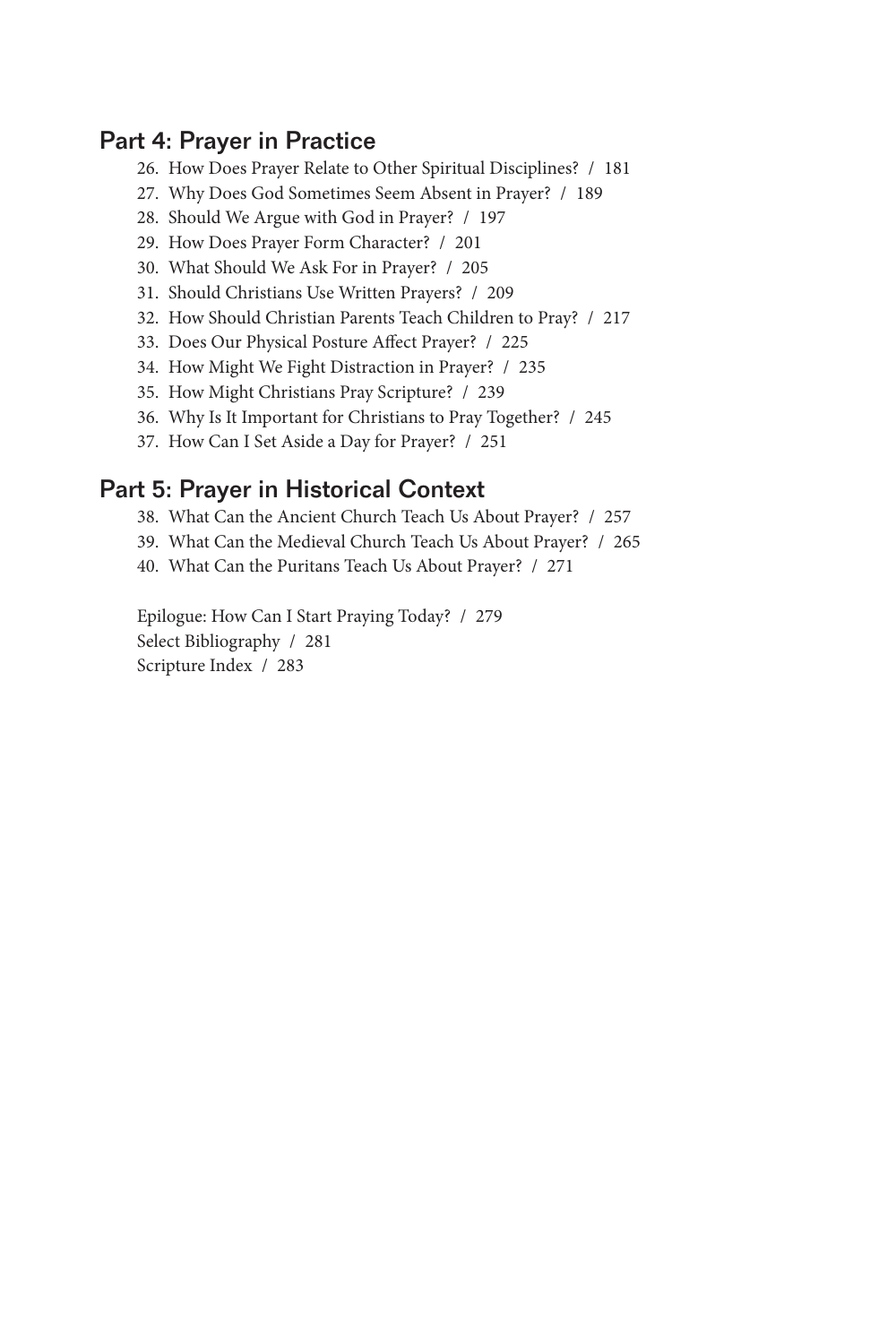## Foreword

 $\sum_{\text{we may we addom}$  fool the primary indications of our fallenness that when we pray, we seldom feel the gravity and reality of what we are actually doing: talking to God himself. Knowing God through his Son Jesus is the supreme privilege of any human. And it is a glorious blessing to worship God, to serve him, and to learn about him. Beyond these we also experience the inestimable gift of him speaking to us by means of his written self-revelation, the Bible. But think of it: in prayer we actually get to talk with God.

Maybe it is because of the ease and frequency in which we enter into prayer that we often fail to appreciate the reality and profundity of talking with the king and creator of the universe on his holy throne in heaven. Or possibly it's because we are accustomed to seeing those with whom we converse, whereas in prayer we are speaking with one who is invisible to us. In any case, isn't it strange that talking with God can sometimes seem mundane and, shall we admit it, even boring?

Another matter influencing our attitude toward prayer may be the fact that we often see so little come of our prayers. We can't help but wonder, *Why is this? Is there something wrong with me? Is there something wrong with my prayers?* And it is here that my friend and colleague, Joe Harrod, meets us with *40 Questions About Prayer*.

What Christian doesn't have many questions about prayer?

For example, what Christian hasn't asked, "What does it mean to pray 'in Jesus's name'"? It's more than just special words to add at the end of our prayers. And to hear many say the phrase (often so quickly as to be almost indecipherable), it borders on the "meaningless repetition" that Jesus warned against in Matthew 6:7. So what does it really mean, and how do we pray "in Jesus's name"?

And there are so many other questions we all have about prayer, such as:

- May we pray to the Holy Spirit?
- If God is sovereign, why pray at all?
- Does God hear the prayers of unbelievers, since they cannot really come "in Jesus's name"? And if not, should we teach our young, unconverted children to pray?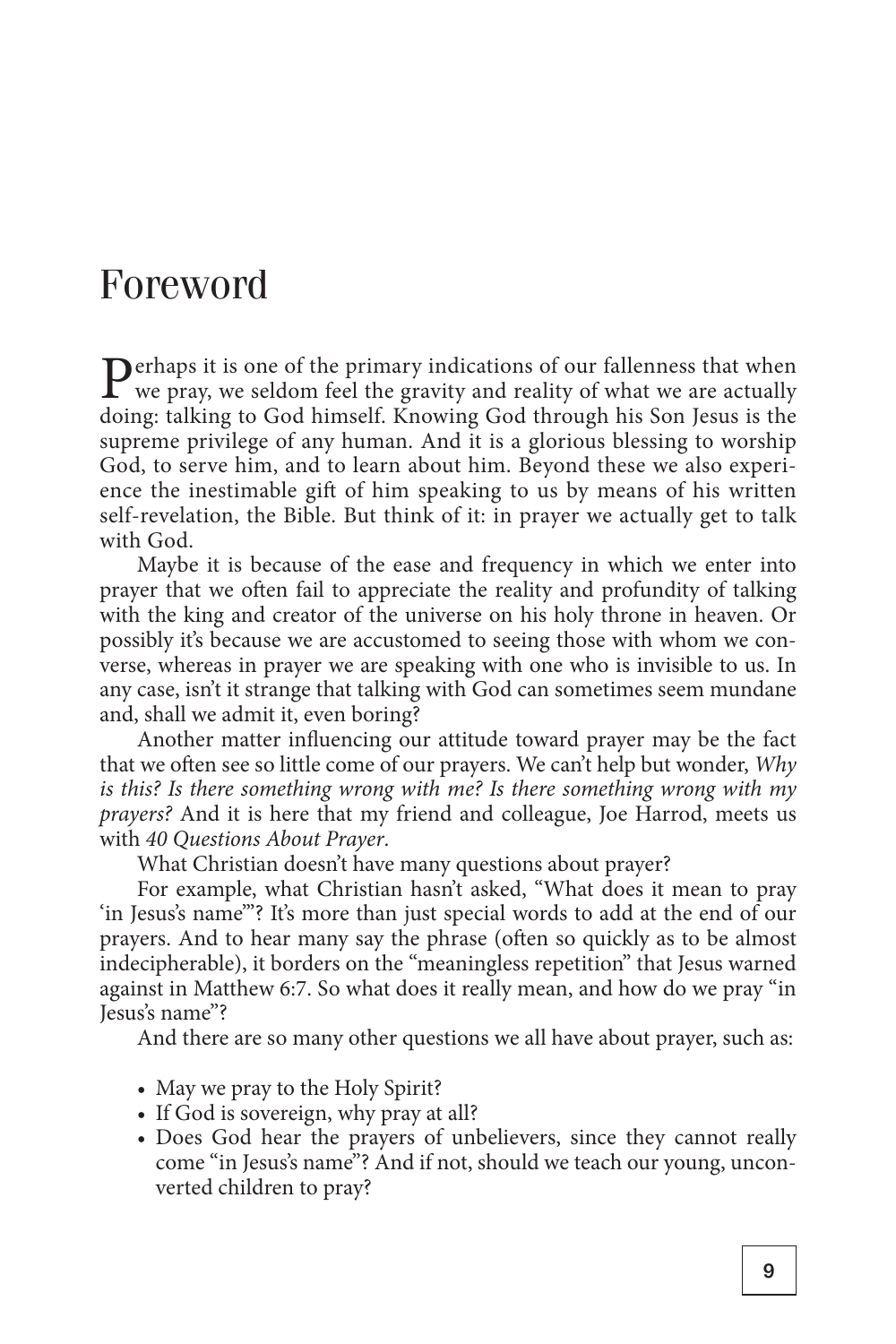- What does it mean to "pray without ceasing," as we're commanded in 1 Thessalonians 5:17?
- Is it acceptable to use written prayers in church?
- What should we do if our mind often wanders in prayer?
- And perhaps most of all, why don't we receive more answers to our prayers?

The need for such an encyclopedic resource like *40 Questions About Prayer* is obvious.

When I was in college, the first Christian book I ever bought was on prayer. And I did so because I had so many questions about prayer, and both wanted and needed help with my prayer life. Would that this book had been available fifty years ago!

I read *40 Questions About Prayer* with as much eagerness as I did that first book on prayer, and I'm so glad I read it. I've done a lot of reading, writing, and teaching on prayer in the past half-century, but I still learned a great deal about prayer from this book. One of my favorite chapters is, "How Might Christians Pray Scripture?" I've seen this one concept of turning the words of Scripture into the words of your prayers instantly and permanently transform the prayer lives of countless believers. I'm excited to know you'll be learning about that in the pages to come.

This book is saturated with Scripture—exactly what you want in a book about prayer. Ultimately, we want the Word of God to teach us how to talk with God. Second, it is clear. Joe Harrod is a scholar, but he is also a faithful churchman, and he has written this book primarily in service to ordinary believers and the local church. Third, it is useful. Beside the great benefits of an individual reading of *40 Questions About Prayer*, this book would also serve well as a classroom text or a small group study on prayer. Each of the brief chapters closes with questions to consider privately or to discuss with others. Fourth, as I've already noted, its breadth—forty specific questions answered—makes it spectacularly helpful.

I've had the privilege of knowing Joe Harrod for well over a decade. He has earned three degrees in theology and was one of the first graduates from our PhD program in Biblical Spirituality here at The Southern Baptist Theological Seminary in Louisville, Kentucky. Initially I met Joe in one of my doctoral colloquia. I was immediately impressed with his research abilities. He always did more than the minimum requirements in any writing project, displaying an unusual depth of research, even beyond the recommended resources. He has an inquisitive and analytical mind, which makes him just the kind of person for writing answers to forty separate questions as this project required.

But being a good scholar does not by itself make a good writer on prayer. I've come to know Joe Harrod much deeper as a friend and colleague in our Biblical Spirituality department in the last several years. He is first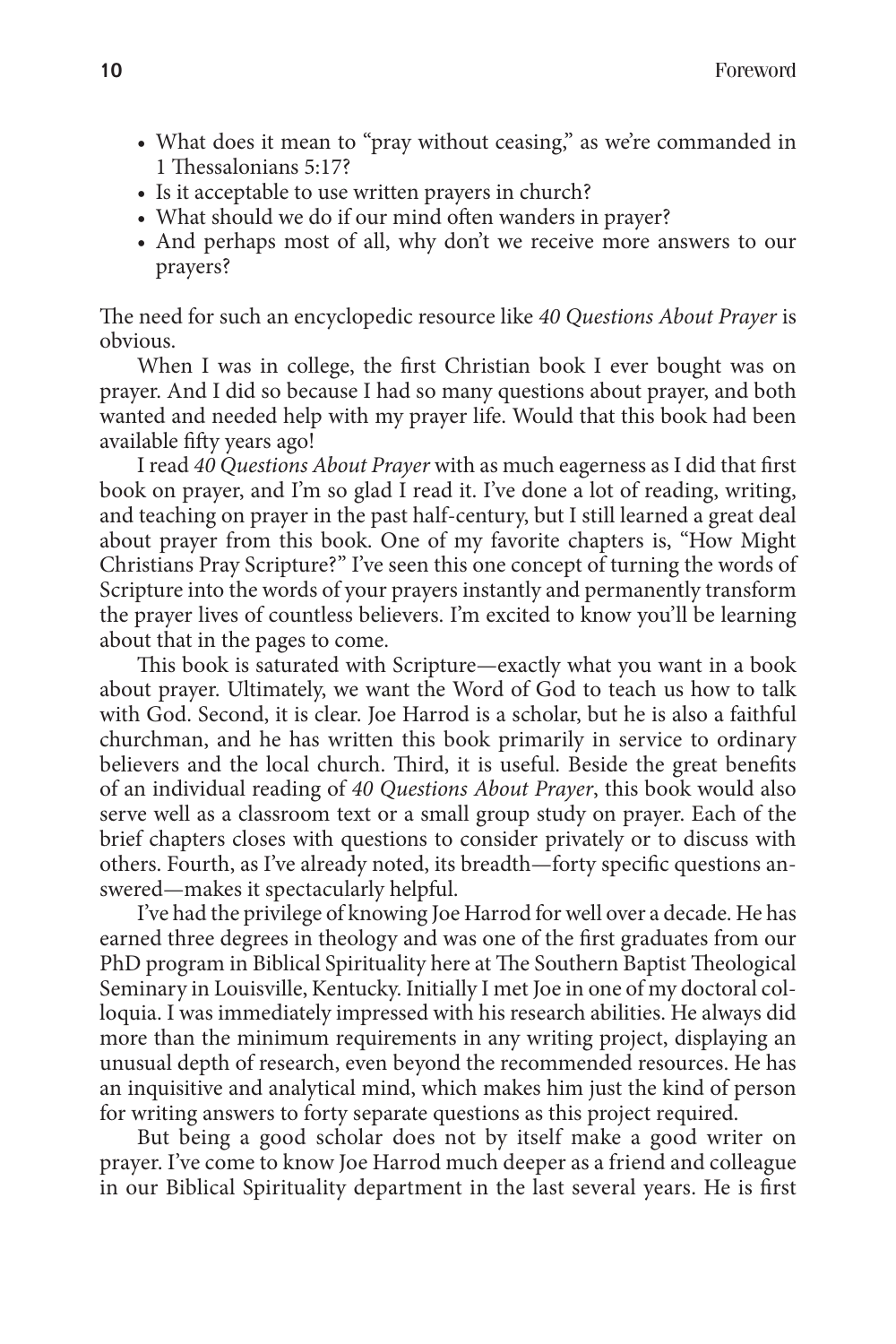and foremost a man of God. He is a deeply devoted follower of Christ, and this manifests itself in his home, his church, and in his relationships with students and fellow faculty. I know this man and this book, and I highly commend both to you.

—Donald S. Whitney Louisville, Kentucky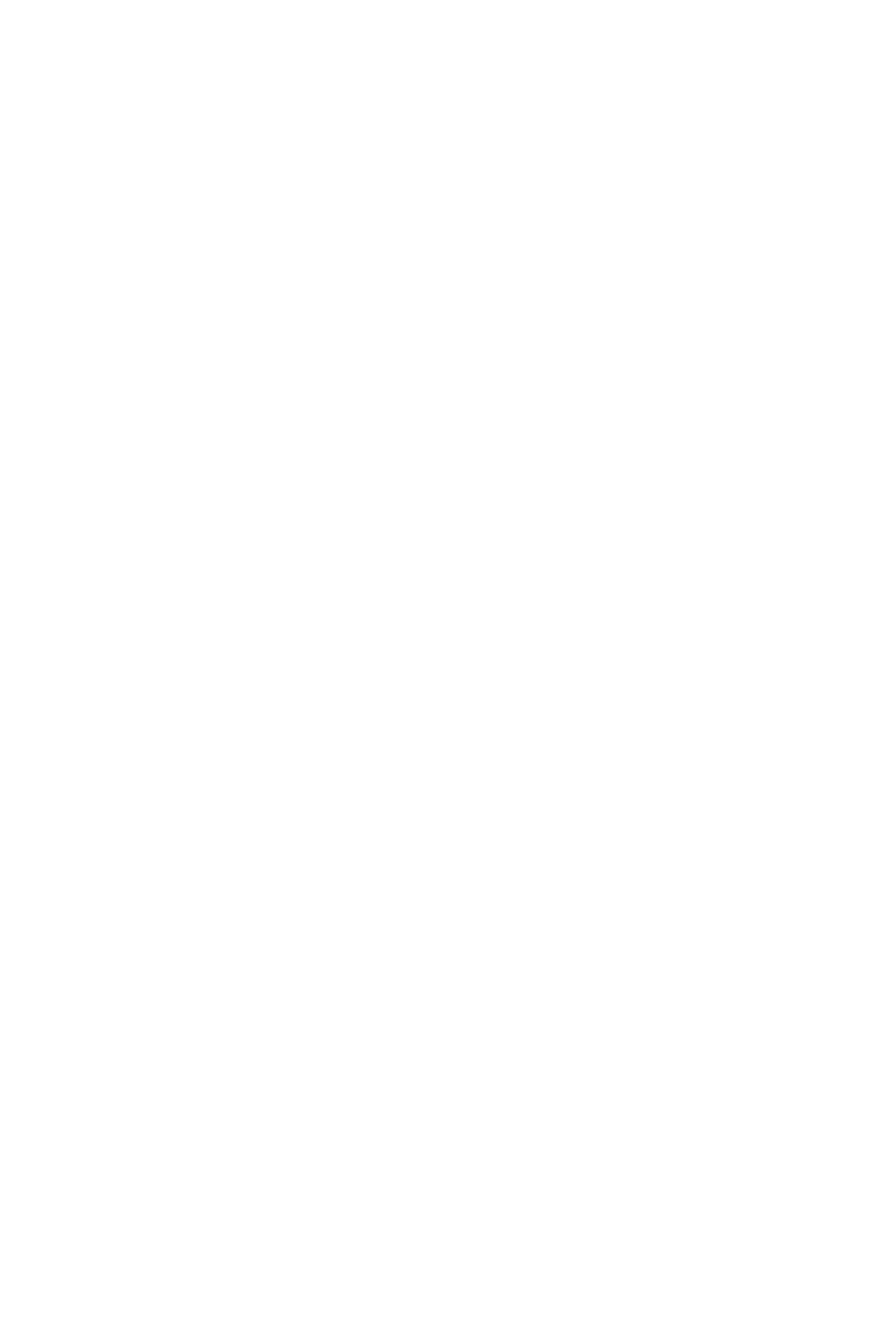## Introduction

It is hard to limit oneself to only forty questions about the topic of prayer, for<br>there are many things we long to know. The questions in this book are ones<br>that I have adopt and that at have have adopt are. The fact time there are many things we long to know. The questions in this book are ones that I have asked and that others have asked me. The first time I remember praying was the day my father died. On that day, my prayers seemed to go unanswered and God felt very far away. I am thankful I did not give up on prayer after that experience. I have thought about prayer much since then, now more than thirty years removed, and I hope some of the reflections in this book will be helpful to you as you wrestle with the mystery of prayer.

Throughout the book I have tried to engage a variety of Christian traditions of prayer while anchoring fast to Scripture. My hope is that the reflections in this book lead readers back to Scripture often, even while recognizing that there are aspects of the practice of prayer where considerable freedom exists. That said, some readers will notice that I have prioritized Protestant authors even as I have included Roman Catholic and Eastern Orthodox writers. Spirituality is inseparable from theology. Adopting particular practices without considering their underlying doctrinal commitments is unwise. Scholarly readers will notice I have not mentioned topics like the Orthodox practice of stillness (*hesychasm*), the Jesus prayer, centering prayer, or mystical prayer. I have questions about these kinds of prayers, to be sure, but I have concentrated on discursive prayers here.

The flow of this book is as follows: After four general questions about prayer, we examine a series of theological questions related to prayer before turning to a number of questions about prayer in the Bible. Then we consider some practical questions about prayer and end with three questions about prayer and history. During the writing of this book, other questions about prayer arose, including those about contemplative prayer, prayer in the global church, prayer among women, and praying for and with those who are disabled. There is simply not enough time or space to answer these questions here.

The list of people I need to thank is very long. At the risk of omitting or offending many whose help has been welcomed and timely, I will not try to mention every name, but I do want to thank Dustin, Eric, Junior, and Michael: acquaintances who became friends and friends who became brothers. I offer my gratitude to Pastors Aaron Harvie and Jeff (and Jana) Goodyear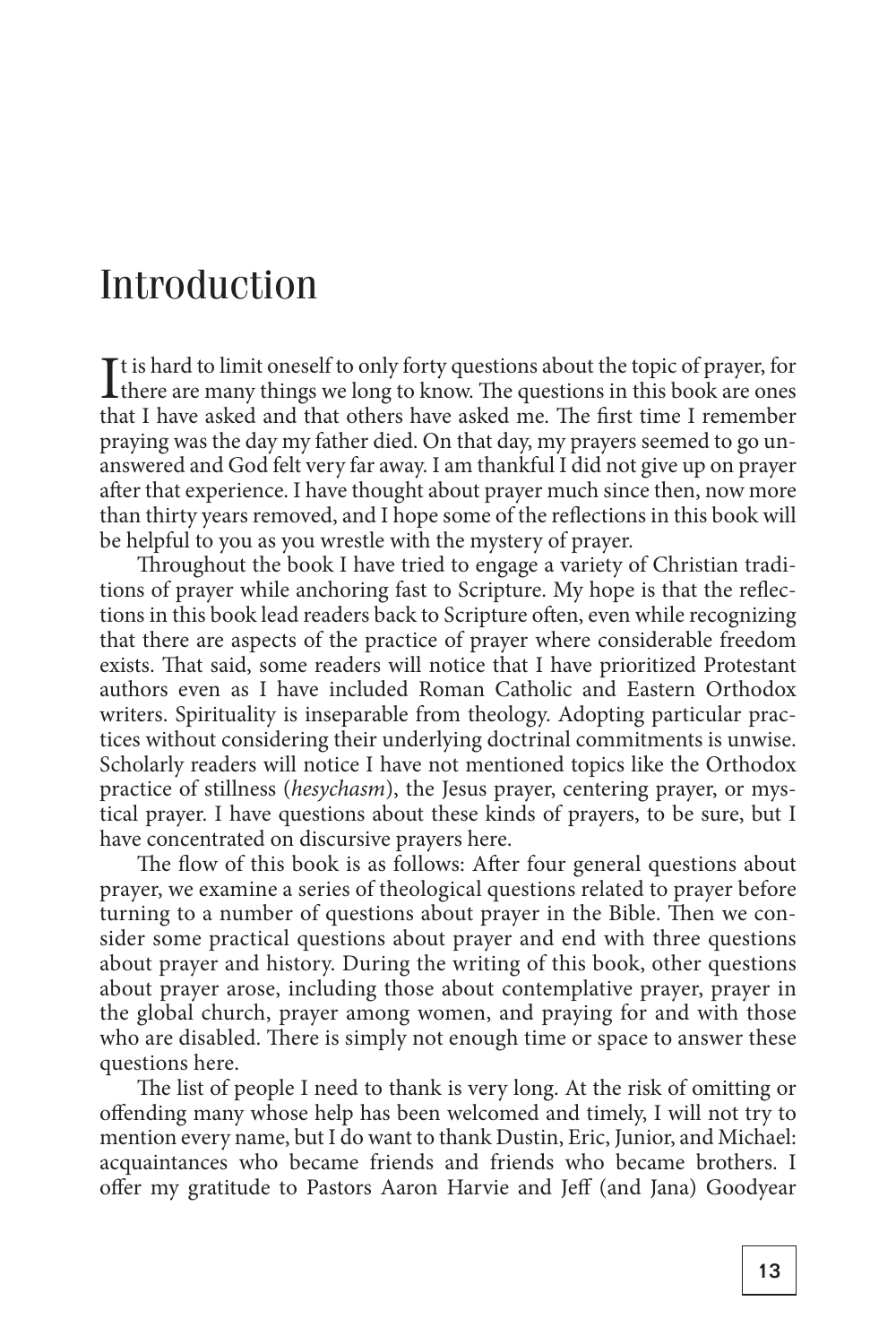for providing feedback on specific chapters. I am thankful for their pastoral insights in this process. Many of my colleagues at The Southern Baptist Theological Seminary have contributed to this book in various ways, some taking time to read drafts of chapters and offer encouragement or suggestions of a refocus of my efforts, some by their own writings and teaching on prayer, others by the way that they have prayed over the years. I am especially grateful to my colleagues in the Biblical Spirituality department, including Michael Haykin, Matthew Haste, Stephen Yuille, and to Dustin Bruce, the Dean of Southern's undergraduate school, Boyce College. I am particularly grateful to Don Whitney for writing the foreword to this book and for many years as a mentor and a friend. I appreciate Dustin Brown's help in finding key sources at a pivotal time. Several graduate students at The Southern Baptist Theological Seminary read portions of this manuscript and offered helpful suggestions: Timothy Bitz, Ben Khazraee, Robbie Piel, Scott Reeder, Zachary Thoenen, and Kenneth Trax. Robert Hand, Deborah Helmers, and Shawn Vander Lugt at Kregel have been very helpful editors and I appreciate their insightful comments and questions. For our sons, thank you for asking to pray and for praying for me. Finally, for my wife Tracy, without whom this book would not be, I am sorry that I have not led you in prayer the way I should have and am so thankful for your prayers which are powerful in their working. All my love, always.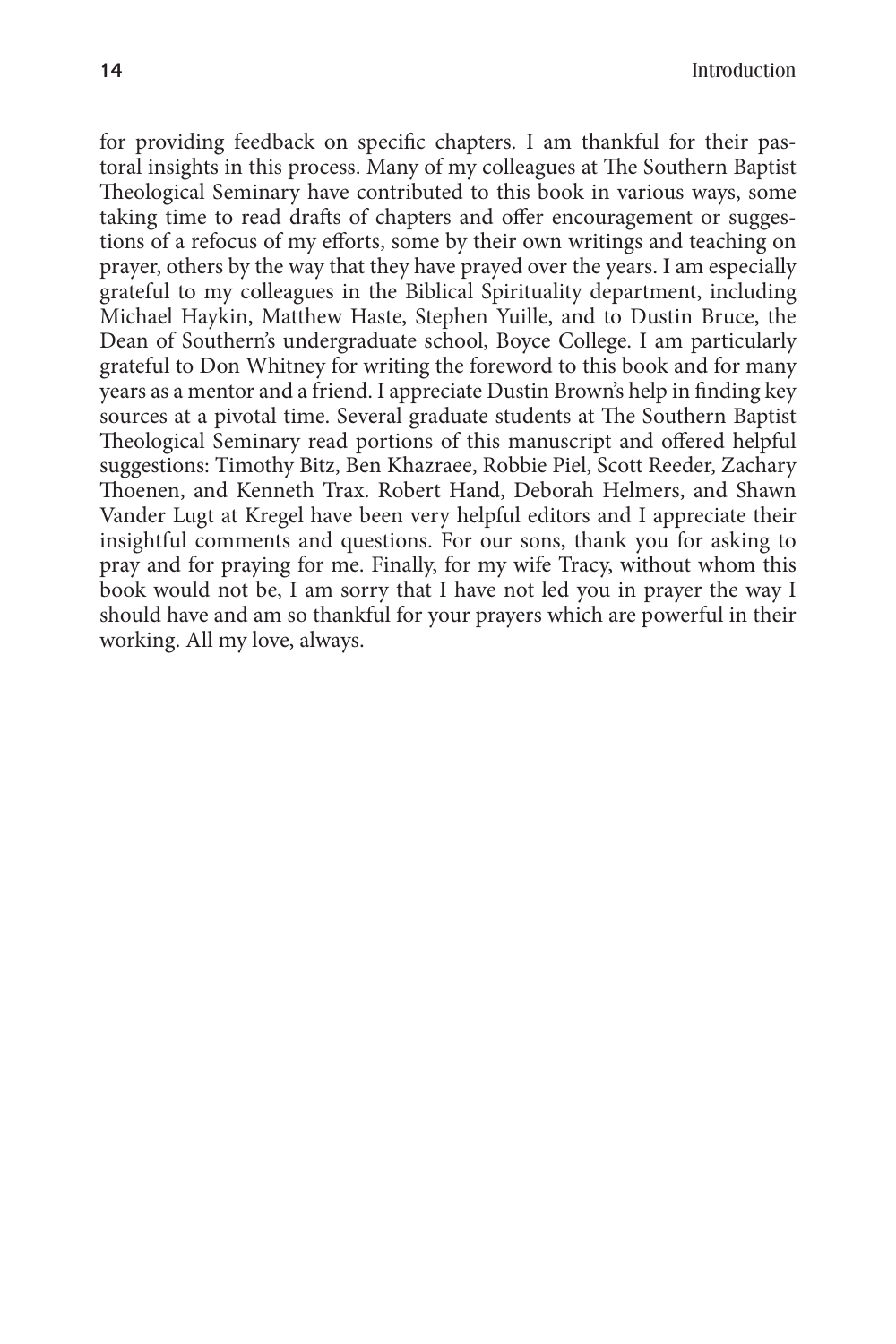PART 1

# General Questions About Prayer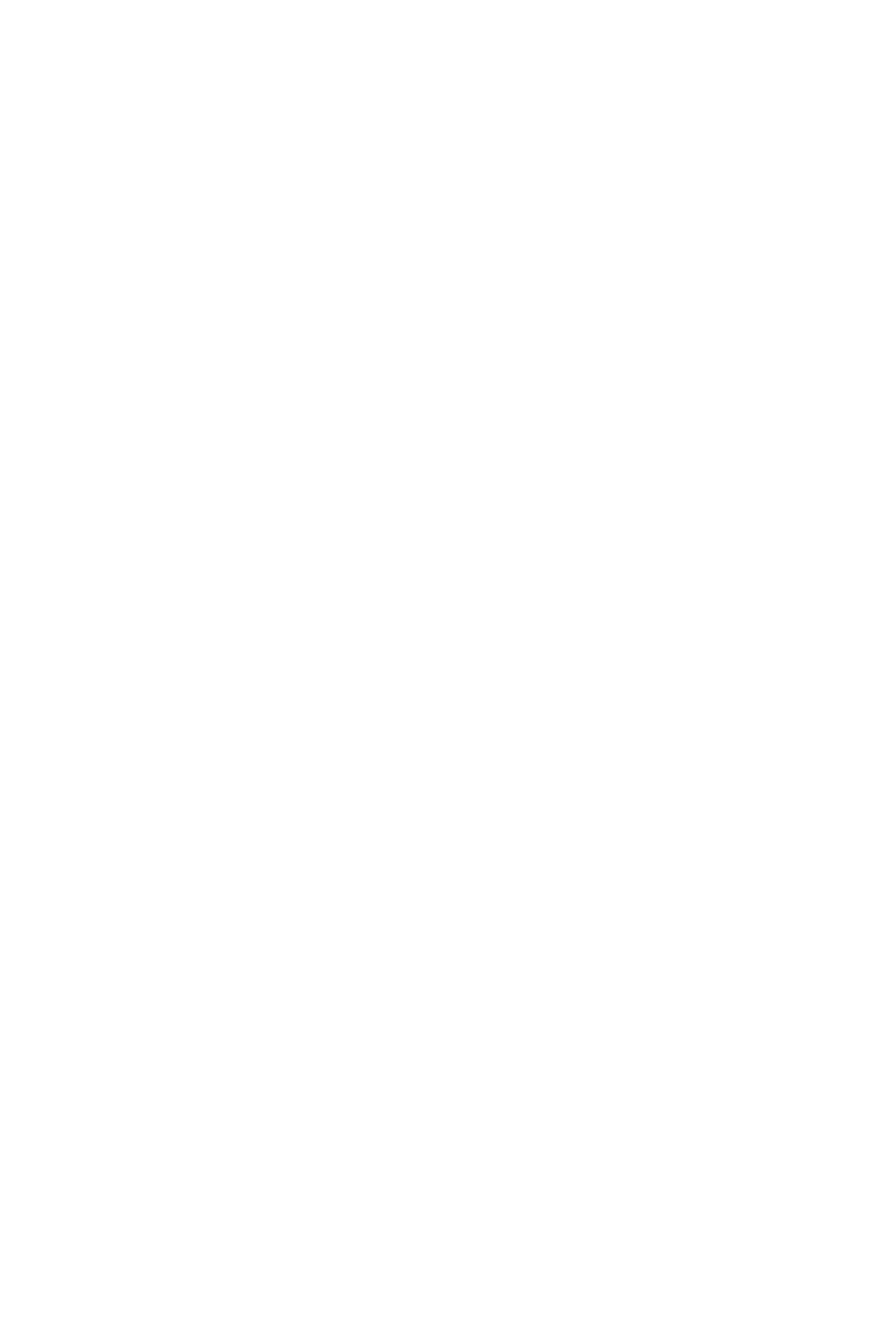### QUESTION 1

### What Is Prayer?

Students of Western thought know well the Latin of philosopher René Descartes's famous maxim *cogito ergo sum* ("I think, therefore I am"). It may be fitting to adapt this saying for the beginning of our discussion: *oro ergo sum* ("I pray, therefore I am"). We begin our series of questions on prayer by acknowledging the basic human impulse to pray and the fact that prayer, in almost all cultures, is something that faithful people can grow in. We conclude with a survey of definitions of prayer before identifying a fitting one for this book.

#### Prayer Is a Common Part of Religion

Prayer, or something like it, exists in many religions. Prayer is a central experience in the three Abrahamic religions of Judaism, Christianity, and Islam.1 The experience of prayer in Islam and Judaism varies from the ritualized daily fivefold *ṣalāt* (Islam) or the threefold *ʿamidah*/*tefillah* (Judaism) to free prayers of devotion to the mystical contemplations of Kabballah and Sufism. Prayers of petition thrive in some branches of Hinduism and Buddhism while it is virtually absent from others. Among various nature religions, prayer takes the forms of communication with or devotion to deity.<sup>2</sup> Some atheists even pray.<sup>3</sup> Even though there is wide disagreement between

<sup>1.</sup> For a detailed survey of similarities and differences between prayer in these faiths, see Clemens Leonhard and Martin Lüstraeten, "Prayer," in *The Oxford Handbook of the Abrahamic Religions*, eds. Adam J. Silverstein and Guy G. Stroumsa (New York: Oxford University Press, 2015).

<sup>2.</sup> "Nature religions" includes various forms of pagan and neo-pagan practice such as Wicca, Druidism, or goddess spiritualties. See Janet Goodall, Emyr Williams, and Catherine Goodall, "Pagan Prayer and Worship: A Qualitative Study of Perceptions," in *The Pomegranate* 15, no. 1–2 (2013): 178–201.

<sup>3.</sup> A Pew Research Center study showed an increase in the number of atheists who prayed "seldom/never," from 87 percent in 2007 to 97 percent in 2014. See https://www.pewforum. org/religious-landscape-study/religious-family/atheist/#frequency-of-prayer.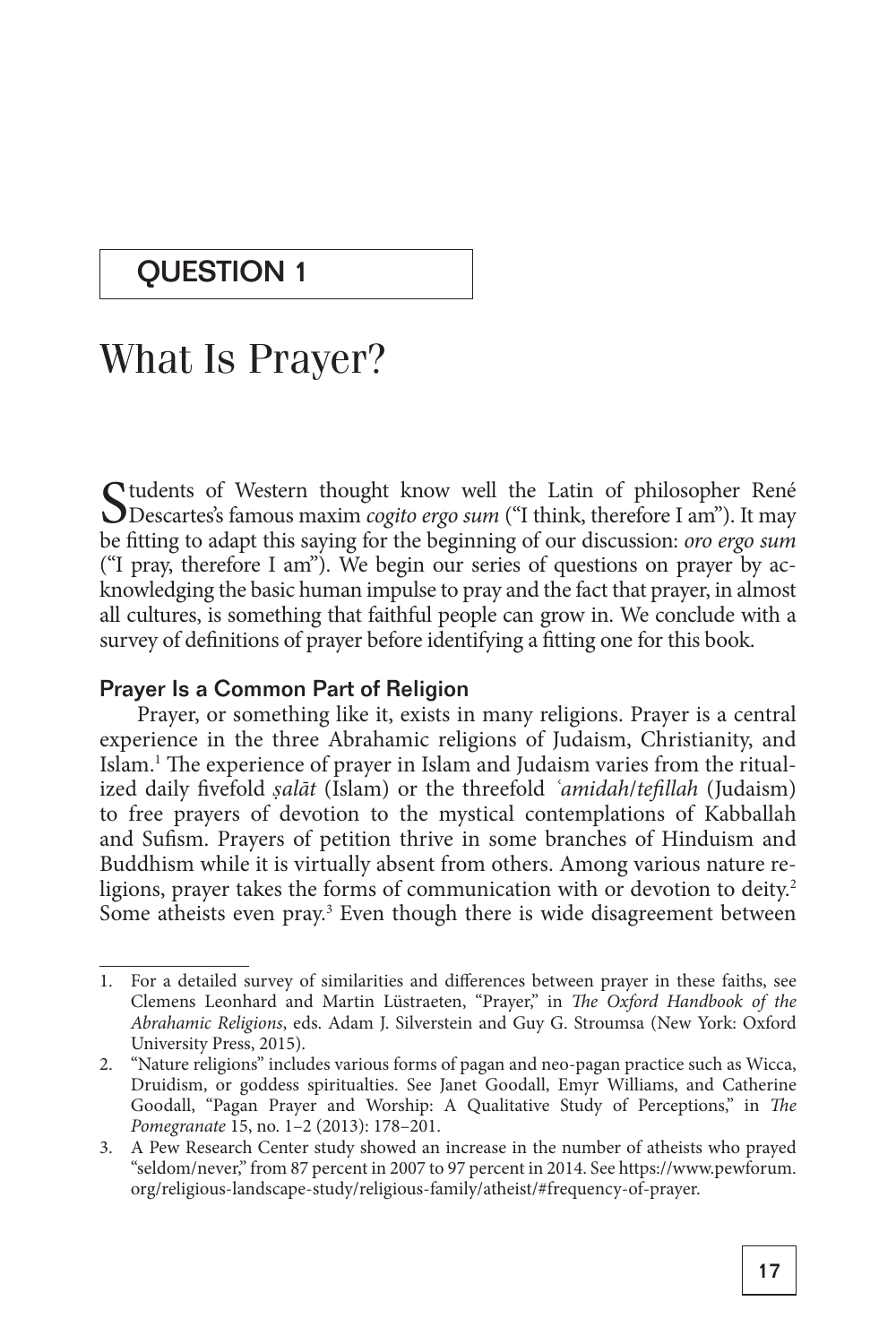such groups about what "prayer" means, its widespread practice is telling. Tim Keller summarizes this situation well when he writes, "Prayer is one of the most common phenomena of human life."4

#### Prayer Is Learnable

By describing prayer as part of religion and so common a part of human experience, we might err in assuming it is fixed or immutable, not admitting to change or growth. We can all learn to pray or learn to pray differently. Yet if prayer is so basic to human experience, in what ways is it learned? Why might speech so basic require change or even growth? One analogy comes from normal human development. Newborns and infants possess the ability to communicate basic needs, but as any parent can attest, such communication is often inarticulate. Normally, as children mature, so do their ability and capacity for increasingly nuanced and meaningful relational conversation. So it is with prayer.

When asked by his disciples for instruction on prayer (cf. Luke 11:1), Jesus offered guidance willingly. The prayers of a recent convert may reflect the simplicity of the tax collector's prayer: "God, be merciful to me, a sinner" (Luke 18:13). Such a prayer is true and beautiful. Over time, however, he will likely learn to see other needs—especially the needs of others—and find other ways of expressing his heart to a listening heavenly Father. In an earlier century, Pastor Andrew Murray (1828–1917) emphasized this dynamic: "Though in its beginnings prayer is so simple that the feeblest child can pray, yet it is at the same time the highest and holiest work to which man can rise."<sup>5</sup> Learning to rise in prayer is a theme addressed throughout this book.

#### A Working Definition

Definitions of prayer abound. Donald Bloesch cataloged around a dozen different definitions from secular, philosophical, and varying Christian traditions.<sup>6</sup> One recent definition is that prayer is "the primary speech of the true self to the true God."7 In the early medieval period, John of Damascus (c. 660–c. 750) said, "Prayer is an uprising of the mind to God or a petitioning of God for what is fitting."<sup>8</sup> Question 178 of the Westminster Larger Catechism

8. John of Damascus, "An Exact Exposition of the Orthodox Faith," in *St. Hilary of Poitiers, John of Damascus*, eds. Philip Schaff and Henry Wace, trans. S. D. F. Salmond, vol. 9b, A

<sup>4.</sup> Timothy Keller, *Prayer: Experiencing Awe and Intimacy with God* (New York: Dutton, 2014), 36.

<sup>5.</sup> Andrew Murray, *With Christ in the School of Prayer* (Urichsville, OH: Barbour, 1992), 2.

<sup>6.</sup> Donald G. Bloesch, *The Struggle of Prayer* (Colorado Springs: Helmers and Howard, 1988), 14–18.

<sup>7.</sup> Ann and Barry Ulanov, "Prayer and Personality: Prayer as Primary Speech," in *The Study of Spirituality*, eds. Cheslyn Jones, Geoffrey Wainwright, and Edward Yarnold, SJ (New York: Oxford University Press, 1986), 24.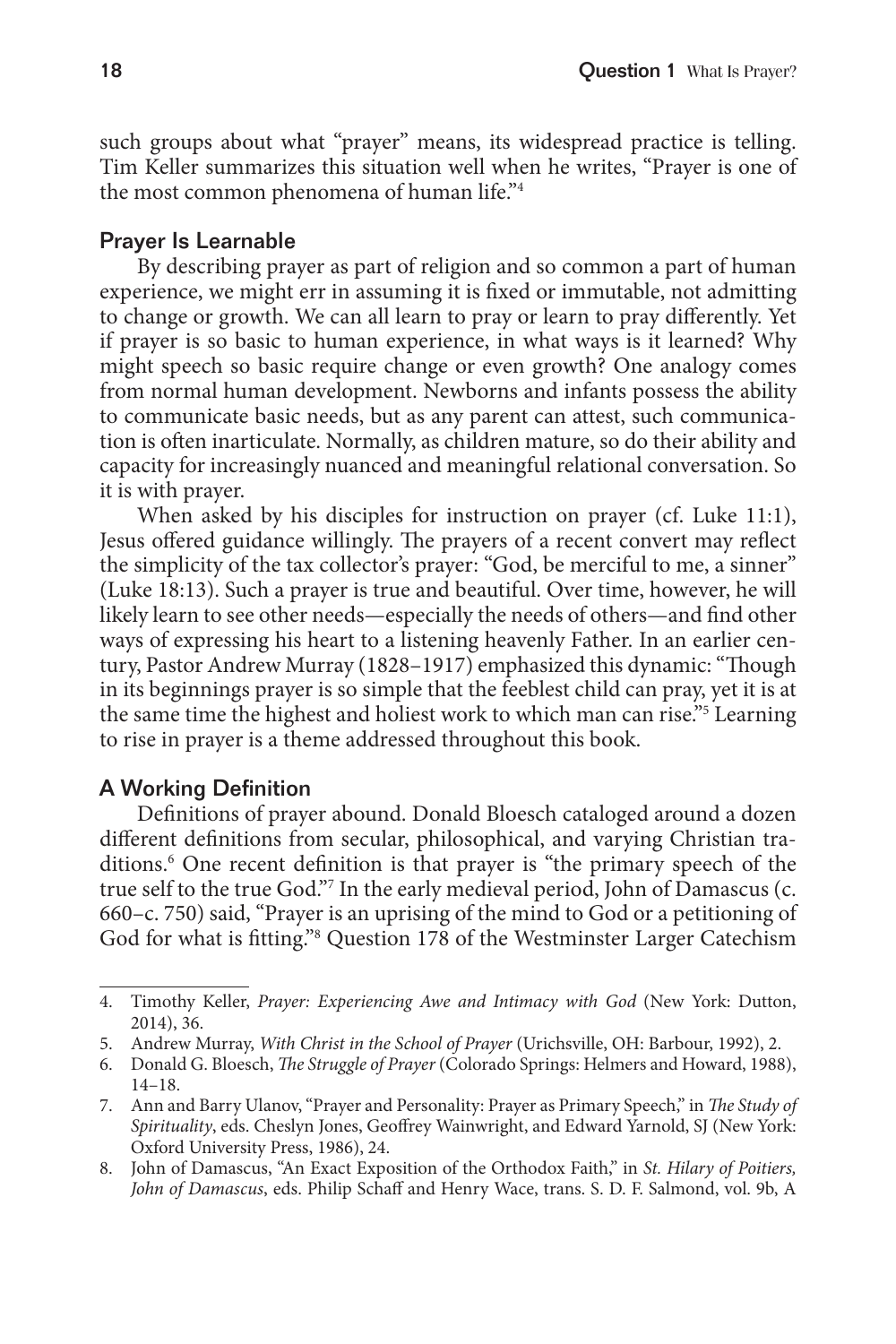asks, "What is prayer?" and answers, "Prayer is an offering up of our desires unto God, in the name of Christ, by the help of his Spirit; with confession of our sins, and thankful acknowledgment of his mercies."9 More recently, Tim Keller has called prayer "a *personal, communicative response to the knowledge of God*."10 There is no shortage of definitions, yet we must adopt a definition for asking and answering the questions that compose the balance of this book. The definition we choose will be shaped inherently by our worldview. The following summary is an adaptation of James Herrick's helpful synthesis of the main elements of the Christian worldview: God exists as "a personal, creating, and wholly other God"; the Bible, as the revealed Word of this God, has supernatural authority; everything else that exists owes its existence to God and thus owes God worship and obedience. We bear the consequences of our first parents' fall into sin, which consequences include "spiritual confusion, a state of spiritual separation from God and the inevitability of physical death." Jesus is God incarnate, and through his life and death accomplishes reconciliation between God and humans. History is moving toward a decisive judgment with people held accountable for their sins. The God who made all things orders and sustains his world, and prayer is part of his sustaining and ordering of all things. God intervenes in human affairs, at times, through prayer.<sup>11</sup>

For this book, I have chosen to prioritize the definition of seventeenthcentury British Baptist John Bunyan (1628–1688). Bunyan developed this definition in his tract *I Will Pray with the Spirit* (1663) while imprisoned as a religious dissenter. According to Bunyan,

> Prayer is a sincere, sensible, affectionate pouring out of the heart or soul to God, through Christ, in the strength and assistance of the Holy Spirit, for such things as God hath promised, or, according to the Word, for the good of the Church, with submission, in Faith, to the will of God.<sup>12</sup>

Bunyan's definition includes (1) a rich description of the practice of prayer ("sincere, sensible, affectionate pouring out of the heart or soul"), (2) a

Select Library of the Nicene and Post-Nicene Fathers of the Christian Church, Second Series (New York: Christian Literature Company, 1899), 70.

10. Keller, *Prayer*, 45 (italics original).

<sup>9.</sup> Westminster Assembly, *The Westminster Confession of Faith: Edinburgh Edition* (Philadelphia: William S. Young, 1851), 363.

<sup>11.</sup> See James A. Herrick, *The Making of the New Spirituality: The Eclipse of the Western Religious Tradition* (Downers Grove, IL: InterVarsity Press, 2003), 32–33.

<sup>12.</sup> John Bunyan, *I Will Pray with the Spirit, and I Will Pray with the Understanding Also, or, A Discourse Touching Prayer, from I Cor. 14.15*, 2nd ed. (London: 1663), 4–5. I was happy to find that Fred Sanders, a gifted theologian in the Methodist tradition, has also featured Bunyan's definition of prayer in his *The Deep Things of God: How the Trinity Changes Everything* (Wheaton, IL: Crossway, 2010), 214.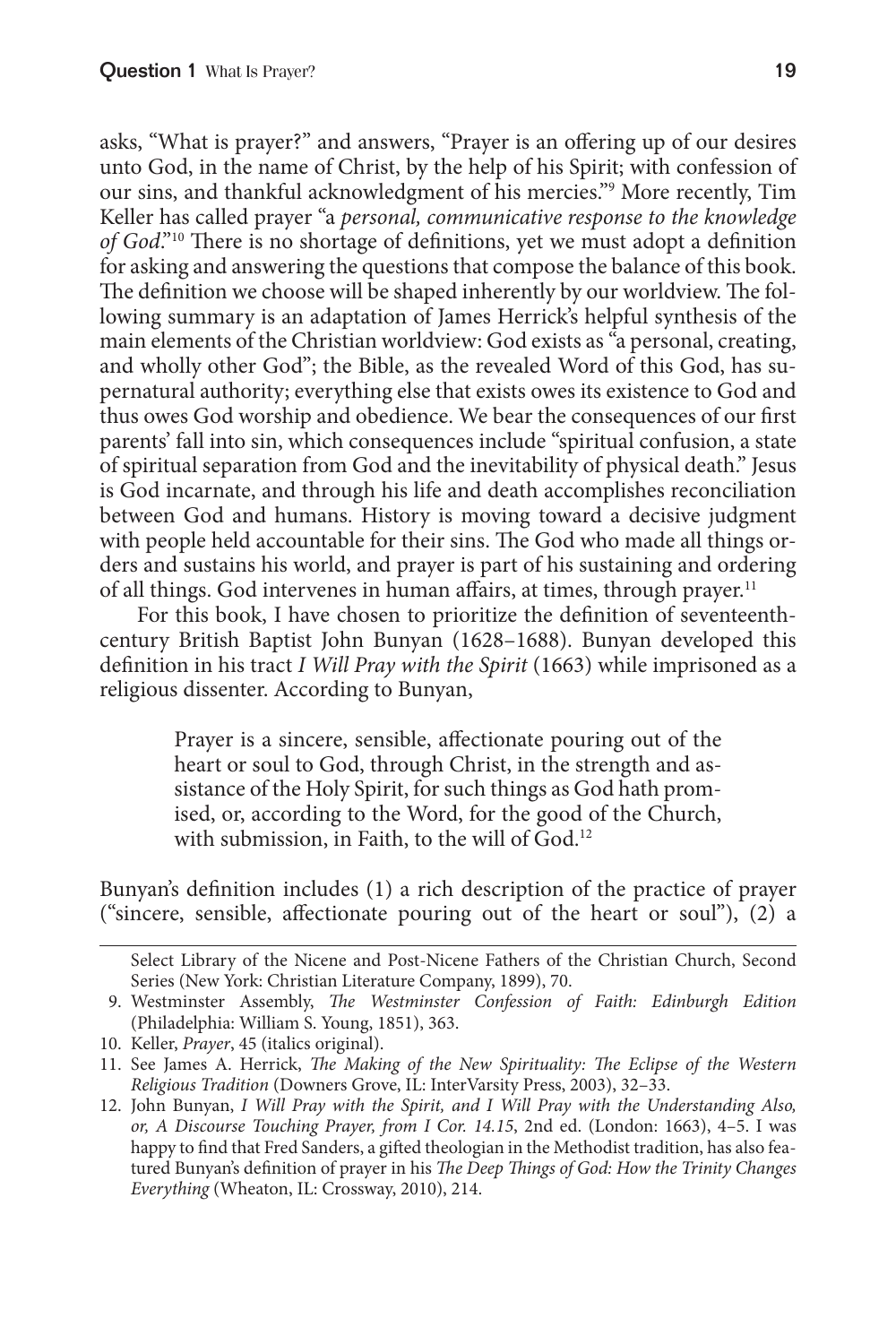Trinitarian emphasis ("to God, through Christ, in the strength and assistance of the Holy Spirit"), (3) fitting delimitations ("for such things as God has promised, or according to his Word"), (4) the ecclesiological context ("for the good of the church"), and (5) an appropriate attitude ("with submission in faith to the will of God"). Throughout this book, we will consider each of these elements more fully as we consider questions about the biblical foundations, theology, and practice of prayer.

Bunyan's definition, as an observant student noted recently, describes *petitionary* prayer, or prayer that asks things of God. This is not the only kind of prayer, as we will see in our second chapter, but for many reasons that will become clear throughout this book, it is the most common sort of prayer. That Bunyan mentions prayer in the name of the triune God and in the context of the church sets his definition apart from competing definitions. If we ignore these two elements, our understanding of prayer can easily veer away from the richness of a fully biblical practice.

#### Summary

Prayer is part of the basic human experience and appears in nearly every religion and culture. Prayer, in its most basic expression, is talking to God. This speech may be little more than an urgent, unplanned cry for help or it might be an intentional part of a daily life focused on seeking fellowship with God. Prayer is communication that we can learn and grow in as we mature in our spiritual lives. This fact does not mean that "mature" prayer must be inherently complicated, long, or nuanced, even though it might be all of these things. The fact that prayer is learnable and that we may grow in it is part of the impetus for this book and its various questions. Those who "call upon the name of the LORD" (Gen. 4:26), to use the earliest biblical expression for prayer, might have many motives for doing so. One of those motives, hopefully, is wanting a closer relationship, or "communion," to use a richer word from a bygone era, with God. Growing in prayer is one important way that believers come to know God.

#### REFLECTION QUESTIONS

- 1. How would you define prayer?
- 2. What do differing definitions of prayer have in common?
- 3. Why do you think definitions of prayer vary so much?
- 4. How have you experienced growth in prayer?
- 5. Why do you think prayer is so prevalent in world religions?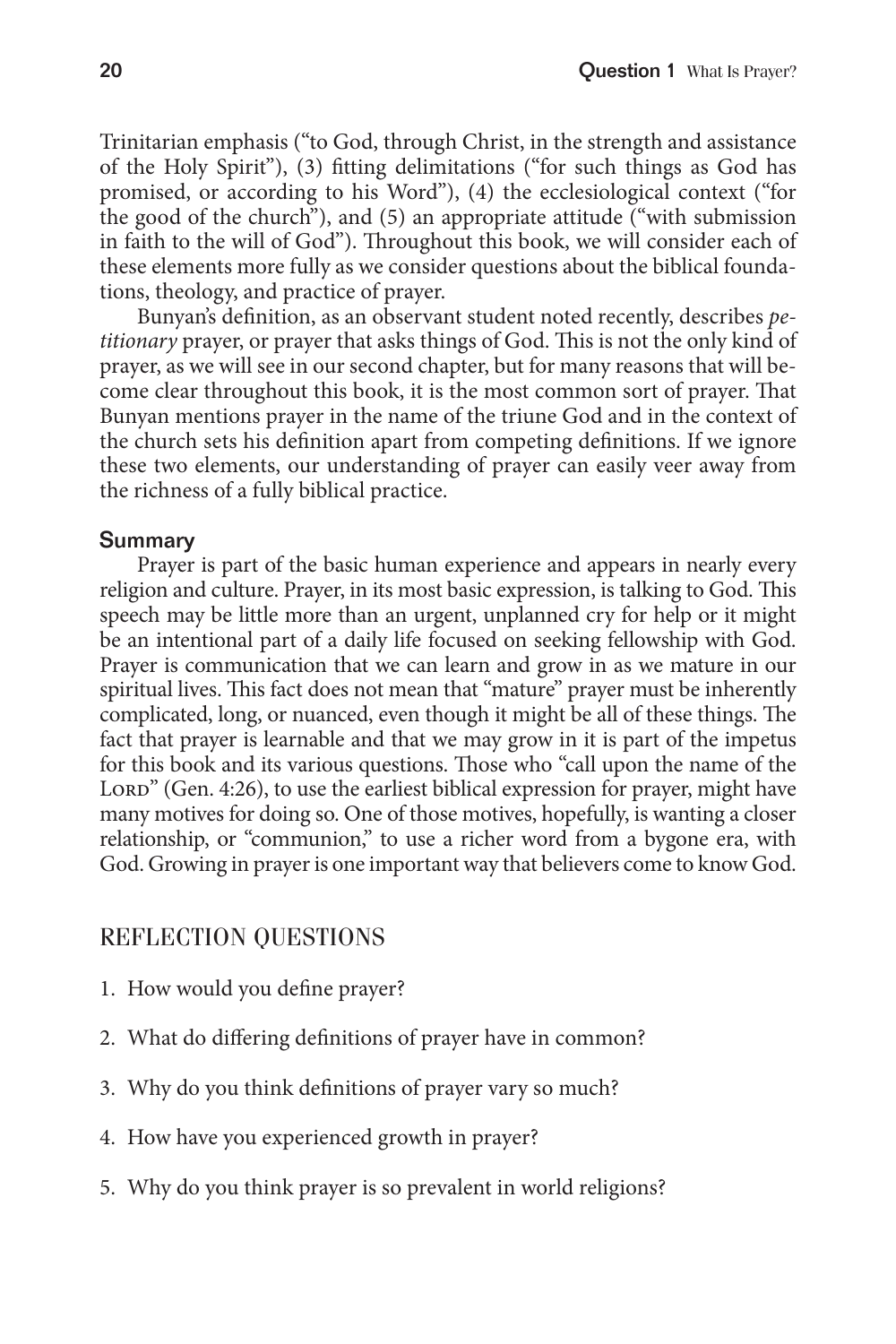### QUESTION 2

### What Are Various Types of Prayer?

In the first chapter we called prayer a "pouring out of the heart or soul to God." This language is that of communication and communion. Following God." This language is that of communication and communion. Following a classic definition by John Bunyan, we also said that this communication is "for such things as God has promised, or according to his Word," which involves asking, supplication, or petition. Petitionary prayer is our default mode of speaking to God, for we recognize quite easily how insufficient are our resources for life and how inexhaustible his provision is. Without undermining the place of petitionary prayer, which is addressed in many of the questions in this book, this chapter considers other types of prayer such as intercession, confession, thanksgiving, and adoration. The earliest Christians practiced these sorts of prayer as faithful Jews had done before them and thus these prayers deserve our attention.

Paul's words in 1 Timothy 2:1–2 begin our discussion of the variety of prayers. Here, Paul implores Timothy to make "supplications" (*deēseis*), "prayers" (*proseuchas*), "intercessions" (*enteuxeis*), and "thanksgivings" (*eucharistias*) on behalf of all people, especially those having political power, in order that Christians might "lead a peaceful and quiet life." Presumably, Paul believed these four ways of speaking to and with God could bring about this condition of stability for the church. Similarly, in Philippians 4:6, Paul uses various expressions for prayer when he exhorts the church to avoid anxiousness and instead to make their requests known to God by "prayer" (*proseuchē*) and "supplication" (*deēsei*) with "thanksgiving" (*eucharistias*). Paul indicates that these ways of speaking to God could calm worried hearts. Neither passage presents a comprehensive view of prayer and both passages place "prayer" alongside other ways of speaking to God, thus we should not make too much of these distinctions even as we appreciate the differences.<sup>1</sup> In what follows,

<sup>1.</sup> On this point, see Martin Dibelius and Hans Conzelmann, *The Pastoral Epistles: A Commentary on the Pastoral Epistles*, trans. Philip Buttolph and Adela Yarbo, Hermeneia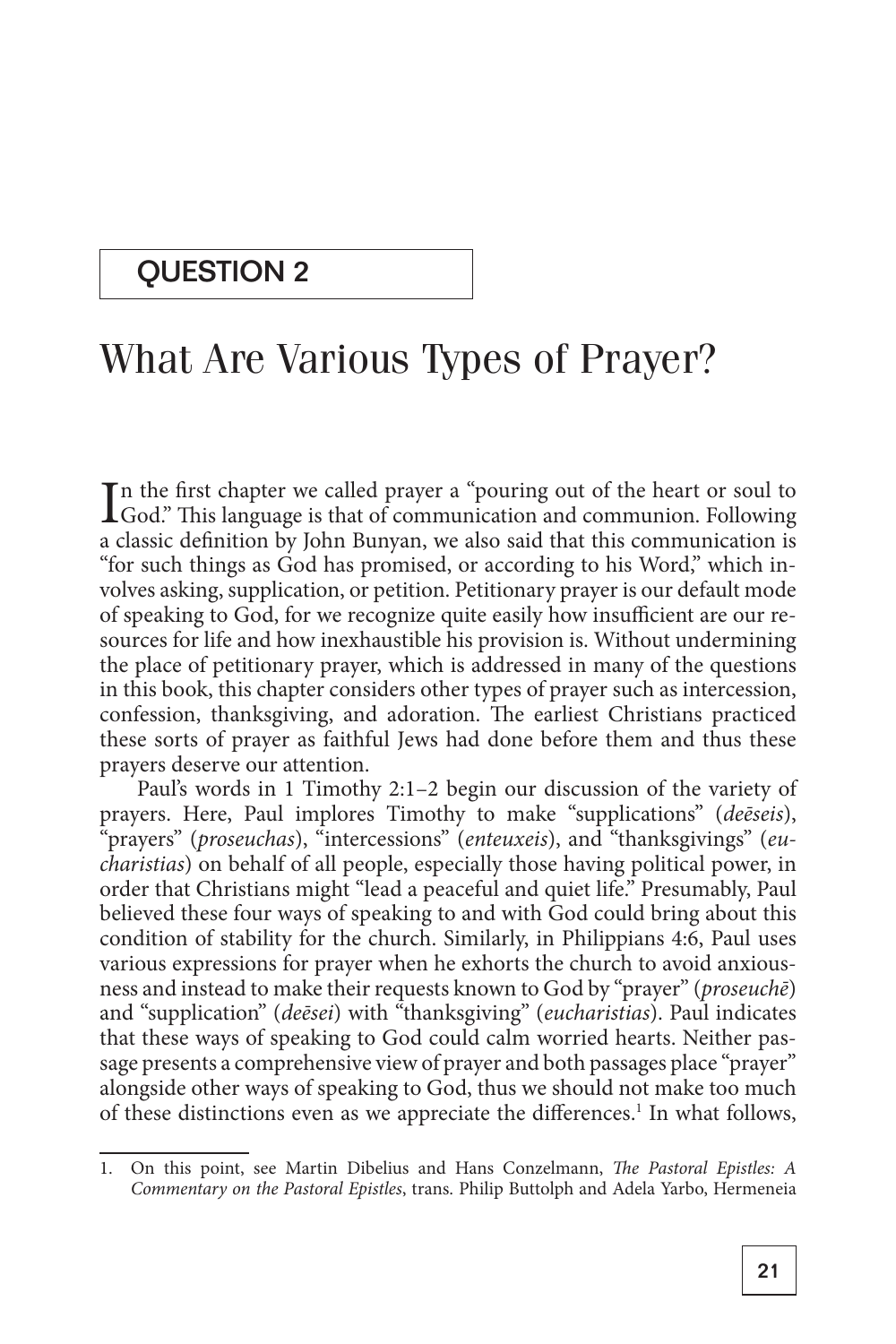we will consider intercession, confession, thanksgiving, and adoration, four common kinds of prayer, more closely.

#### Intercession: Others-Focused Prayer

If "supplication," or petitionary prayer, generally focuses on *our* own needs and situation, intercessory prayer focuses on the situation and needs of others. In the Old Testament, intercession is one of the responsibilities of those who would lead the people of God: the patriarch Abraham; priests like Aaron or Joshua; prophets like Moses, Samuel, Elijah, Daniel, and Amos; lay leaders such as the elders of the community; and kings like David or Hezekiah all interceded on behalf of others. It may be that the patriarch Job's regular sacrifices on behalf of his children (Job 1:5) served an intercessory function. The prophet Isaiah foretold that the Lord's servant "makes intercession for the transgressors" (Isa. 53:12), and New Testament texts like Romans 8 and Hebrews 7 and 9 connect this type of prayer with Jesus. Although intercession is not restricted to leaders alone, those responsible for shepherding God's people ought to see intercession as a particular burden and responsibility of their ministry. God calls every Christian, though, to the ministry of intercession by virtue of naming us "a holy priesthood, to offer spiritual sacrifices acceptable to God through Jesus Christ" (1 Peter 2:5).

Patrick Miller, in his study of prayer in the Bible, notes that intercessory prayer might take a number of forms.<sup>2</sup> That is, there is no particular phrasing that we must follow when interceding for others, although Scripture gives us many examples of intercession (see Questions 18 and 35). From 1 Timothy 2:1, we understand that it is right that Christians intercede for "all people." We ought to intercede for other Christians within our congregations and larger circle of relationships, asking God particularly to meet specific needs as we become aware of them. It is also right for us to make intercession on behalf of Christians we do not know. As we hear of Christians suffering deprivation or persecution around the world, we may intercede on their behalf, seeking comfort for them from God (2 Cor. 1:3–4) and asking his will to be done on earth in their circumstances (Matt. 6:10). When we hear of the gospel expanding in the midst of totalitarian opposition, we can pray for a continued spread of the word. Even when we are unaware of particular needs, we might intercede generally on behalf of other Christians in light of God's revealed will for all believers that they might grow in holiness, forsaking sexual immorality (1 Thess. 4:3); that they might experience spiritual wisdom and understanding

<sup>(</sup>Philadelphia: Fortress Press, 1972), 36. As early as the 230s, Christians noted this passage and the varieties of prayer. See Origen, *Origen: An Exhortation to Martyrdom, Prayer, and Selected Works*, ed. Richard J. Payne, trans. Rowan A. Greer, The Classics of Western Spirituality (Mahwah, NJ: Paulist Press, 1979), 83.

<sup>2.</sup> Patrick D. Miller, *They Cried to the Lord: The Form and Theology of Biblical Prayer* (Minneapolis: Fortress Press, 1994), 267.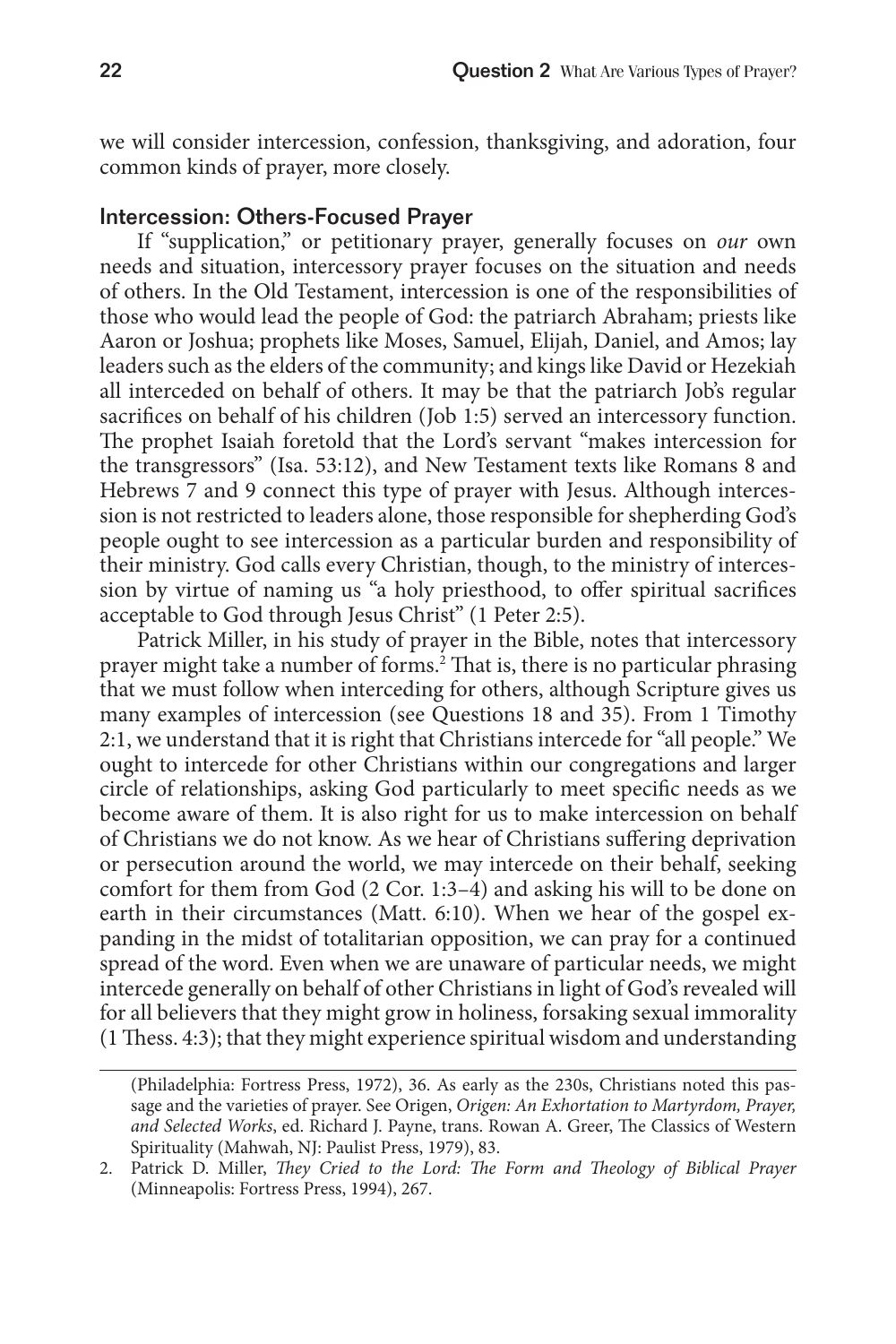(Col. 1:9); that they might walk in a manner worthy of their calling (Eph. 4:1); and so forth. Every ethical imperative to which believers are called provides occasion to pray for other Christians, whether their faces and stories are familiar to us or remain unknown. It is also fitting for Christians to intercede on behalf of strangers, that their faith might be stirred to trust Christ or to trust Christ more, whatever the situation may be. Furthermore, Christians should intercede on behalf of those who by their open declaration are sinners, opponents of the gospel, enemies of God, and even our own enemies (Matt. 5:44), asking that "God may perhaps grant them repentance leading to a knowledge of the truth" (2 Tim. 2:25). Though from our perspective such a person may be far from hope, we cannot see God's hidden and eternal plans, for only God knows the extent to which the prayers of other Christians have led to our own saving faith. As the great medieval theologian Thomas Aquinas wrote regarding praying for sinners, "No man should be denied the help of prayer."3

#### Confession: Grace-Focused Prayer

As he lay dying, the aged North African bishop Augustine (354–430) asked friends to copy several of David's psalms onto large sheets that could adorn his walls so he could read them from his bed in order to prepare himself to meet God. In later generations, Christians came to call these particular Scriptures "penitential psalms," or psalms that help believers confess sin.<sup>4</sup> Though a Christian's sins—past, present, and future—are forgiven in Christ, we continue to sin. When we sin, our experience of relational nearness to God is disrupted; yet God is so kind as to allow us to continue to draw near to him in prayer, even when we feel far away. Confession is often the start of restoring our sense of nearness to God.<sup>5</sup>

Considered as a group, these penitential psalms describe the inward experience of unconfessed sin as a heaviness (Pss. 32:4; 38:4) or weakness (Pss. 6:2; 32:3; 102:3) or weariness (Pss. 38:5–8; 143:4). They help us recognize the physical and emotional effects of harboring sin. Then, these psalms also speak of confession as freedom. Though God knows our sin, confession is necessary (Pss. 32:5; 51:4). We have confidence that God hears our confession (Pss. 6:8–9; 38:9; 102:1–2; 130:4, 7) particularly because of his prior faithfulness toward us (Pss. 102:18–22; 143:5–6). These psalms also motivate us by picturing the joy of restoration that confession brings (Pss. 32:1–2, 11; 51:8, 12, 15; 130:4).

<sup>3.</sup> Thomas Aquinas, *Summa Theologiae*, 2.83.7, https://aquinas.cc/la/en/~ST.II-II.Q83. A7.Rep3.

<sup>4.</sup> The seven penitential psalms are Psalms 6, 32, 38, 51, 102, 130, and 143. See Question 16 below.

<sup>5.</sup> Although this book does not permit space to explore nuances of sin, one classic treatment is that of John Owen, *Indwelling Sin*, in *Overcoming Sin and Temptation*, eds. Kelly M. Kapic and Justin Taylor (Wheaton, IL: Crossway, 2006), 229–407. This work also appears in vol. 6 of Owen's *Works*.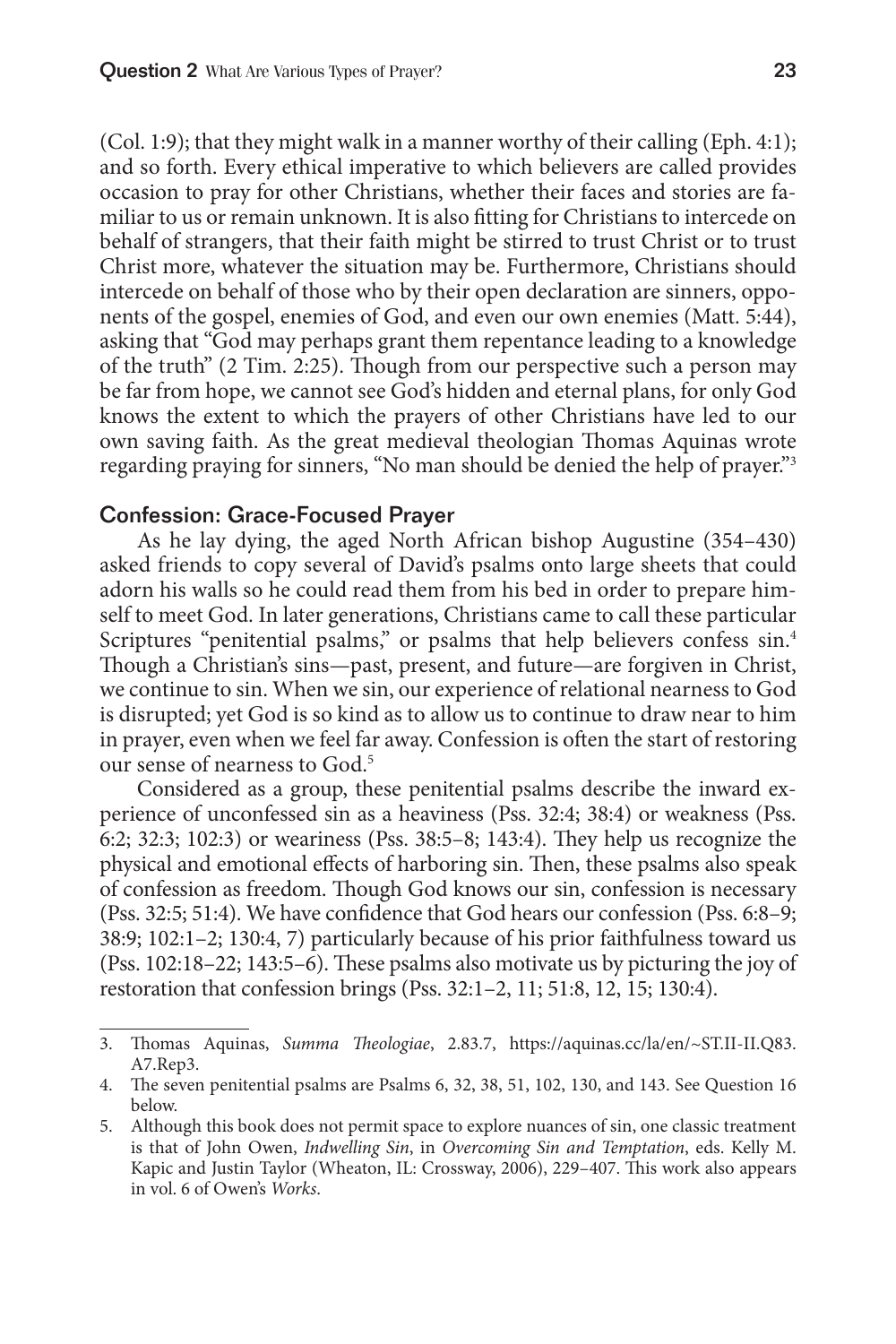The Old Testament provides other rich examples of confession, from David's acknowledgment before the prophet Nathan, "I have sinned against the Lord" (2 Sam. 12:13), to Daniel's prayer on behalf of his exiled people, "O Lord . . . we have sinned and done wrong and acted wickedly and rebelled" (Dan. 9:4–5). Surprisingly, the idea of confessing sin comes up less frequently in the New Testament. When it does appear, confession involves *public* acknowledgment of one's sin.6 The verb "confess" (*homologeō*) carries a lot of theological significance, but here we will focus on the simple definition of "agreement."7 With regard to prayer, confession is our agreeing with God about our sin and its effects, and then seeking mercy, forgiveness, and renewed fellowship. Scripture offers us great hope of forgiveness and purification at this point: "If we confess (*homologōmen*) our sins, he is faithful and just to forgive (*aphē*) us our sins and to cleanse (*katharisē*) us from all unrighteousness" (1 John 1:9).

What exactly are we to confess *about* our sin? First, we are to agree with God that specific actions we have committed, thoughts we have considered, or attitudes we have harbored are sinful when they transgress God's moral boundaries. This is the kind of confession we see most often in the Bible.<sup>8</sup> Second, we confess specific things we have left undone, known as sins of omission. These sins might include words of forgiveness or restoration that we have withheld, occasions where we should have given testimony of God's goodness yet remained silent, acts of charity that we ignored, and the like. The question of whether we ought to confess *past* sins that we have previously mentioned to God is a disputed matter, for if God has forgiven and cleansed us through the blood of Christ in light of previous confession, it seems that continuing to bring them up again and again expresses uncertainty as to whether God has really "remove[d] our transgressions from us" as far as east is from the west (Ps. 103:12). Similarly, the question of whether we ought to confess our sinful *nature* is disputed also, "For [God] knows our frame; he remembers that we are dust" (Ps. 103:14).

Reformer John Calvin suggests that confession ought to take priority in our prayers.

> To sum up: the beginning, and even the preparation, of proper prayer is the plea for pardon with a humble and sincere confession of guilt. Nor should anyone, however holy he may be, hope that he will obtain anything from God until he

<sup>6.</sup> So Matthew 3:6; Mark 1:5; Acts 19:18; and James 5:16. The context of 1 John 1:9 is ambiguous regarding public or private confession.

<sup>7.</sup> In different contexts, this verb might mean to declare something publicly, to swear allegiance, to admit a fact, to make a public commitment, and so forth.

<sup>8.</sup> See Miller, *They Cried to the Lord*, 246.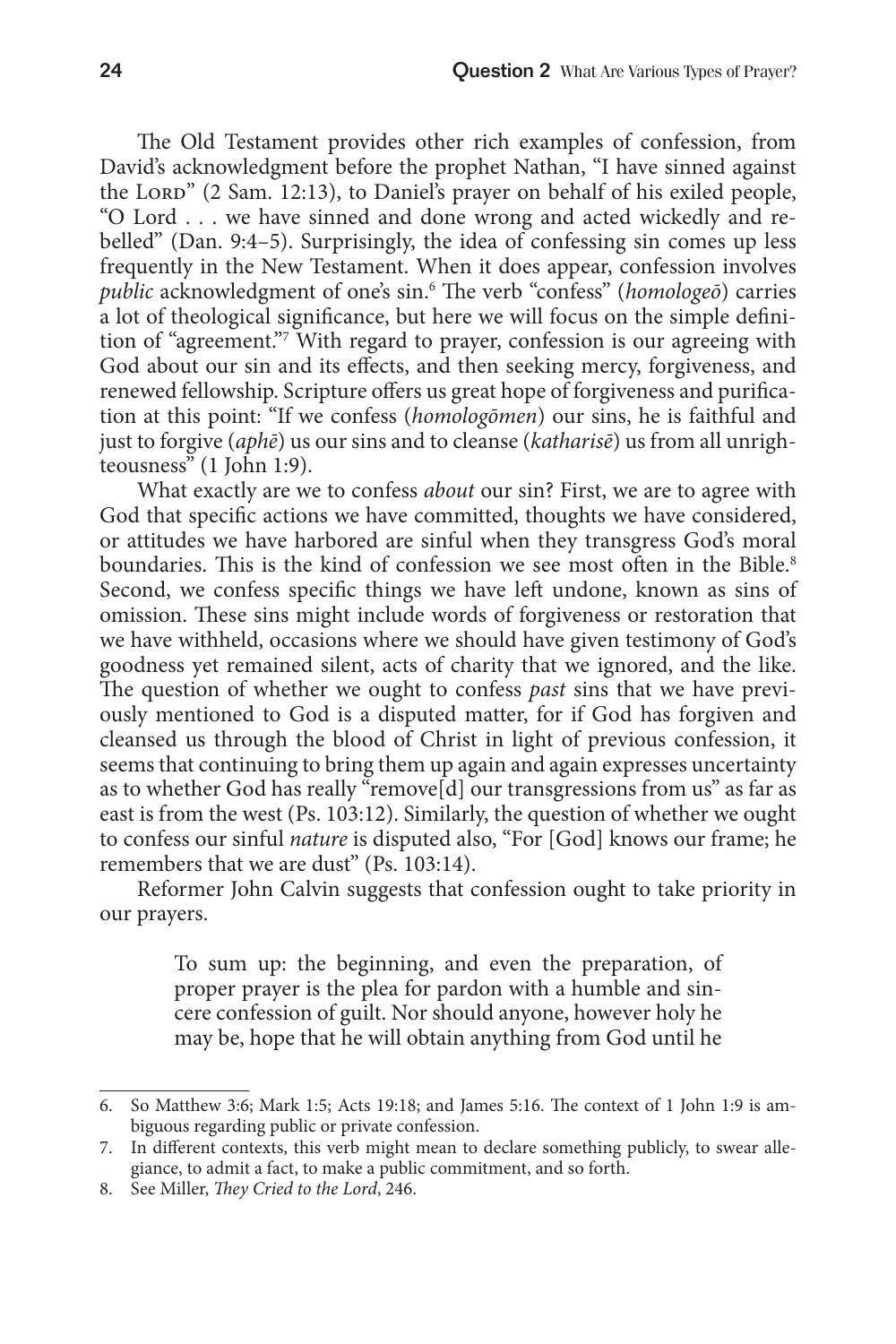is freely reconciled to him; nor can God chance to be propitious to any but those whom he has pardoned. Accordingly, it is no wonder if believers open for themselves the door to prayer with this key.9

Prayers of confession might begin by inviting God's penetrating gaze into our soul: "Search me, O God, and know my heart! Try me and know my thoughts!" (Ps. 139:23). David does not ask God to undertake this investigation in order that God might learn something; God already knows everything about David's life (139:1–5) and is completely present (139:7–16). Rather, like David we ask God to search us in order to help *us* see and "discern [our] errors" and expose our "hidden faults" (Ps. 19:12).

Confessing our sin before God—that is, agreeing with him about the sinfulness of our sins—must be matched by repentance toward God. Baptist theologian John Gill (1697–1771) identified six kinds of repentance: natural, national, external, hypocritical, legal, and evangelical. The first five kinds are common enough in the world, and observable in Scripture, but only the final sort ("evangelical" or gospel-focused repentance) brings true restoration. Its hallmarks, according to Gill, are "a true sight and sense of sin," "a hearty and unfeigned sorrow for it," a genuine shame and detestation of the sin we confess, and "a resolution, through the grace of God, to forsake sin."10 Prayer is the proper place for repentance to occur.

#### Thanksgiving and Adoration: God-Focused Prayer

One mark of spiritual growth is coming to love God for who he is and expressing this love in prayers of thanksgiving and adoration. The biblical foundation for our love of God is "because he first loved us" (1 John 4:19). Christians "bless God" and remember "all his benefits," including forgiveness, redemption, and the way he satisfies our soul (Ps. 103:2–5). As we grow in our walk with God, so grow our motives for loving him. Bernard of Clairvaux (1090–1153), the charismatic leader of a monastic community in what is now France, wrote of four degrees of love for God, moving from self-motivated love of God for his benefits to a purer love of God for who He is.<sup>11</sup> Much later, the early evangelical theologian Jonathan Edwards (1703–1758) also noted growth and change in

<sup>9.</sup> John Calvin, *Institutes of the Christian Religion*, ed. John T. McNeill, trans. Ford Lewis Battles, vol. 1, The Library of Christian Classics (Louisville, KY: Westminster John Knox Press, 2011), 1:3.20.9.

<sup>10.</sup> John Gill, *A Complete Body of Doctrinal and Practical Divinity: Or a System of Evangelical Truths, Deduced from the Sacred Scriptures*, new ed., vol. 2 (London: Tegg & Company, 1839), 366–69.

<sup>11.</sup> For a modern translation, see Bernard of Clairvaux, "On Loving God," in *Bernard of Clairvaux: Selected Works*, trans. and ed. G. R. Evans, The Classics of Western Spirituality (Mahweh, NJ: Paulist Press, 1987), 173–205.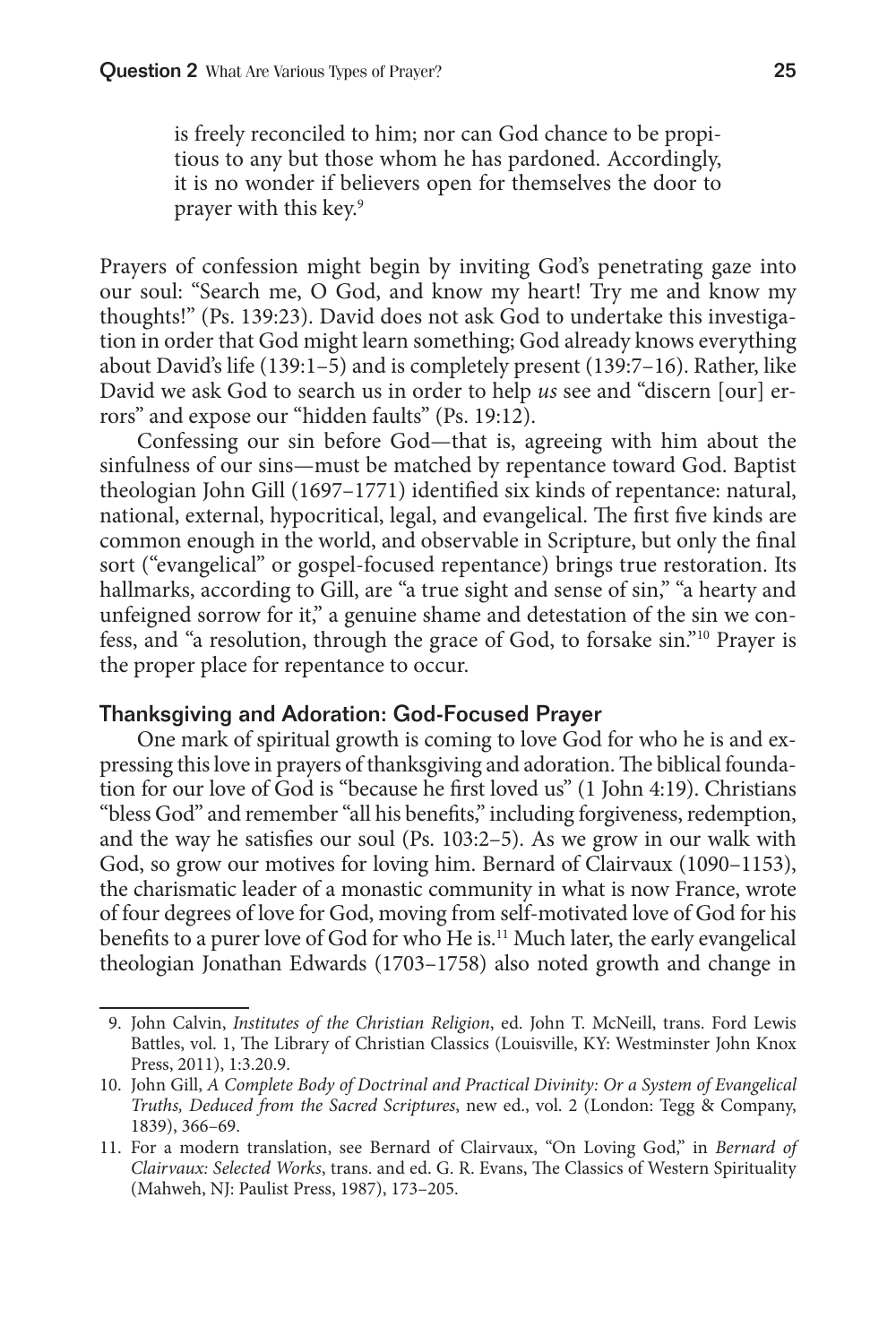our love for God that overflows in speech: "The true saint, when under great spiritual affections, from the fullness of his heart, is ready to be speaking much of God, and his glorious perfections and works, and of the beauty and amiableness of Christ, and the glorious things of the gospel."<sup>12</sup> What Edwards wrote regarding our speech surely applies to our prayers.

Presbyterian minister and Bible commentator Matthew Henry (1662– 1714) gives timeless perspective on thanksgiving: "Our errand at the throne of grace is not only to seek the favour of God, but to give unto him the glory due unto his name . . . by a grateful acknowledgment of his goodness to us."13 Following Paul's lead, we are also to offer thanksgivings for "all people" (1 Tim. 2:1), which Paul regularly did in his letters. We can never separate our love for God from the blessings of gospel transformation, but through the inward ministry of the Holy Spirit, gospel transformation allows us to see God with new eyes and consequently to praise him with purified mouths (cf. Isa. 6). Prayers of adoration and thanksgiving focus on God, not on us or our needs. Without drawing a hard and fast distinction, prayers of thanksgiving often come from reflection on what God has done and prayers of adoration from consideration of who God is in himself.

Prayers of adoration focus on who God is, as he has revealed himself in Scripture and as he makes himself known in experiential communion and fellowship. As mentioned earlier, prayer is one important way we express a growing, deepening love for God. Put simply, humans talk about those whom they love. What happens, however, if we struggle to adore God in prayer? As we grow in the path of discipleship, Christians sometimes encounter an awkward phase where our adoration of God might seem forced. It is important for us to acknowledge this awkwardness in order to grow in our prayer lives.

Adoring God for who he is sometimes seems awkward because we are so accustomed to self-love. The apostle Paul understood that every human can see God's glory in the work of creation, but described our common problem: we do not naturally honor or thank God (Rom. 1:18–21). Turning our attention away from ourselves is unnatural because our nature is distorted by sin, which is why we depend on the ministry and mercy of God's Spirit, working within us, to help us worship God aright. Paradoxically, confessing our difficulty of adoring God is often an important first step in learning to adore him.

Another reason that prayers of adoration can seem difficult, especially to new believers, is that we have vague or distorted ideas about who God reveals himself to be because coming to know God takes time and effort. We come to know God the Father experientially through our union with Jesus Christ,

<sup>12.</sup> Jonathan Edwards, *Religious Affections*, in *The Works of Jonathan Edwards*, vol. 2, ed. John E. Smith (New Haven, CT: Yale University Press, 1959), 252.

<sup>13.</sup> Matthew Henry, *A Method for Prayer: Freedom in the Face of God*, ed. J. Ligon Duncan III (Fearn, Scotland: Christian Heritage, 1994), 79.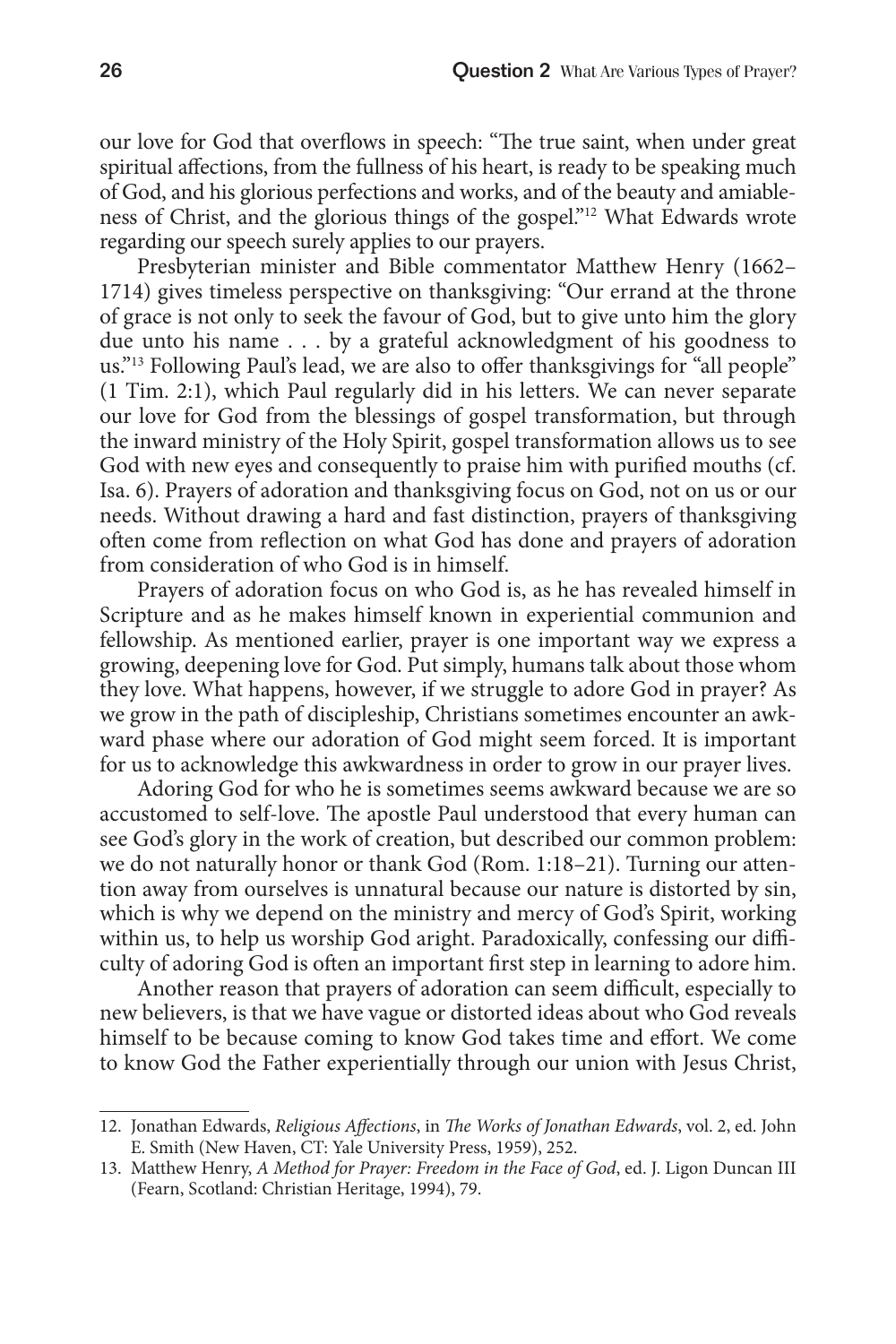who himself is the perfect image of God (2 Cor. 4:4; Col. 1:15), and through the transforming presence of the Holy Spirit (2 Cor. 3:18). We come to know God and to clarify vague ideas about him by giving our attention to hearing, reading, and meditating upon Scripture, for it is here that he makes himself known. As we read the Bible, we ought to pray as Moses, "Please show me your glory" (Exod. 33:18), and to look expectantly for God to do just that. As we grow more familiar with the Bible, we can also grow deeper with God through deepening our theology.

At its best, theology is the study of God that leads us to prize him and praise him. Over time, theology moved from a pastoral task in the ancient church, to the monastic scriptoriums of the medieval period, to the classrooms of academies in the high Middle Ages, before coming full circle in Reformation pulpits. Although "theology" is a legitimate discipline of academic study, it is also the calling of all who would follow God.

Anytime we speak about God and go beyond quoting Scripture, we are engaging in the task of theology, and theology can help us cultivate adoration for God. How so? Consider that the field known as *biblical* theology can help us adore God as we step back to see the grand story of Scripture: creation, fall, redemption, and new creation. *Historical* theology moves us to adore God for his faithfulness in each generation of preserving and defending the faith. What most readers likely hear in the word "theology," though, is *systematic* theology. Systematic theology helps define the parameters of true faith by deep reflection on specific areas of doctrine, such as the attributes of God, the person and work of Christ, the promises of the gospel, the hope of Christ's return, and similar areas. Within each area of systematic theology, Protestants have long identified specific *loci* (Latin for "places")—including the doctrines of God (theology proper), the doctrine of the person of Christ (Christology), the doctrine of the Holy Spirit (pneumatology), and the doctrine of the Trinity—as particular areas that concern the person of God. How might reflection on these *loci* prompt adoration? The following reasons barely scratch the surface.

Theology proper reminds us that Yahweh alone is to be completely adored (Deut. 6:4–5), for he alone is the living and true God (Jer. 10:10), uniquely holy (Exod. 15:11), alone able to redeem (Isa. 43:11–13), whose will is never thwarted (Dan. 4:35), whose glory fills the heavens (Ps. 8:1) but who dwells with the lowly (Isa. 57:15), whose attributes include incomparable love, knowledge, wisdom, righteousness, justice, truth, patience, compassion, self-existence, and so many more. As we consider Jesus Christ, with Paul we proclaim him "God over all, blessed forever" (Rom. 9:5), whose incarnation makes communion between humans and God possible, who is the unique mediator between God and man (1 Tim. 2:5), who "in every respect has been tempted as we are, yet without sin" (Heb. 4:15), who humbled himself and is to be exalted and worshiped (Phil. 2:5–11), who is our wrath-bearing substitute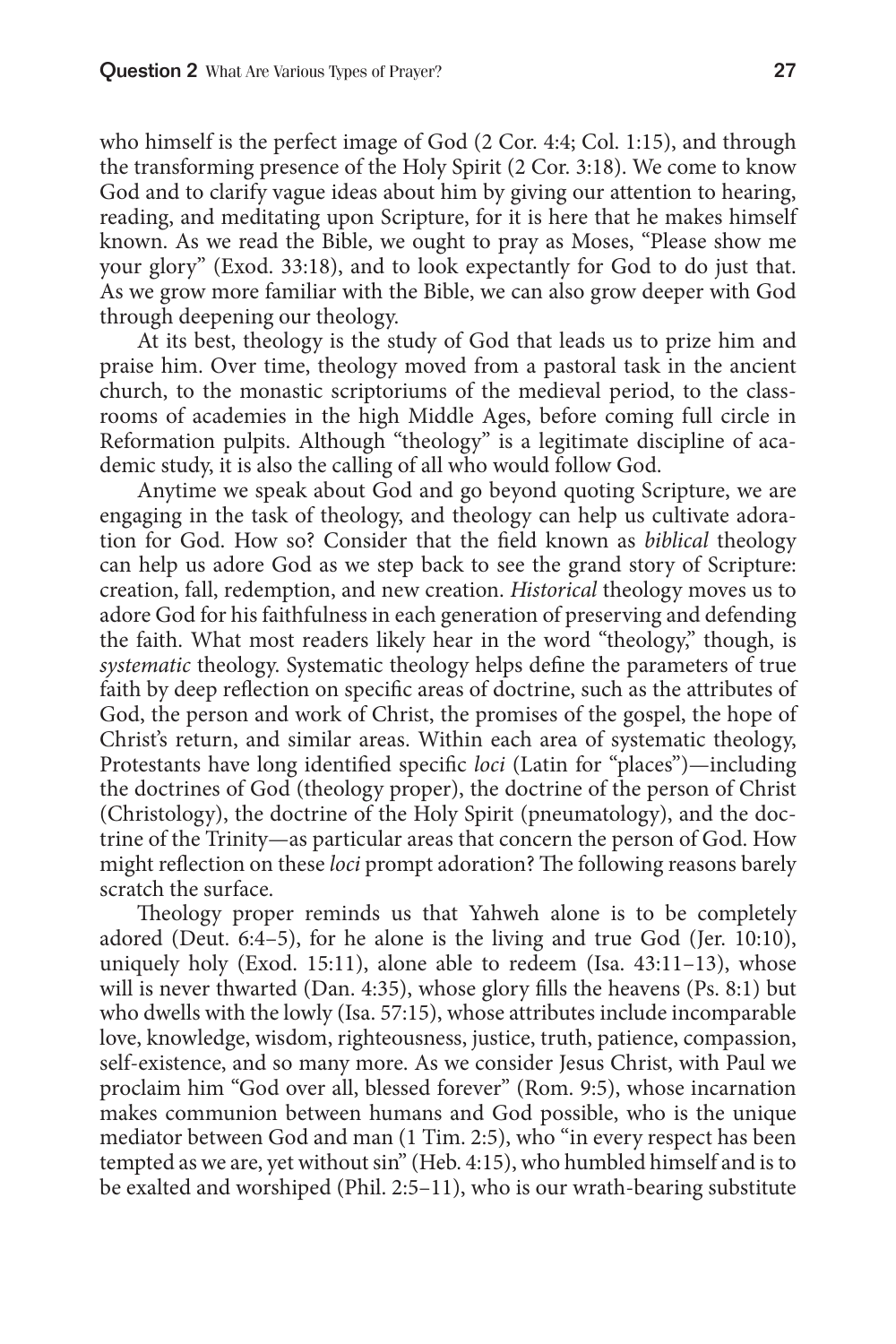(2 Cor. 5:21), who exercised direct control over nature, disease, demons, and death. Jesus is Lord! The Spirit who hovered over creation (Gen. 1:2) now washes and renews us inwardly (Titus 3:5–6) and works to transform those who behold Christ into the very image of Christ (2 Cor. 3:17–18), even as he brings to fruition various virtues (Gal. 5:22–23) and acts to guarantee the deposit of salvation in the gospel (Eph. 1:13). These are but some of the reasons for which we adore the triune God in prayer.

#### Does Sequencing Matter?

Should Christians sequence various kinds of prayer in a particular way? One popular acronym for helping Christians remember these different prayers is Adoration, Confession, Thanksgiving, and Supplications (A.C.T.S.). This approach is simple, memorable, and has probably been the way that hundreds of thousands of Western Christians have learned to pray for decades. Some suggest that the sequencing of this acronym follows the pattern of the Lord's Prayer and follows a theological priority of beginning by adoring God, which leads to confession of sin, prompts thanksgiving for mercy received, and ends with supplications for our needs.<sup>14</sup> Another popular approach, though less memorable, suggests a sequence of confession, followed by adoration and thanksgiving, intercession, and finally supplication for one's own needs.<sup>15</sup> Apart from placing petitionary prayer last, these two influential models differ on what kind of prayer ought to come first, each source offering thoughtful, biblical reasons for their sequencing. How might we sort out this difference?

It may be helpful for us to recognize that while models like these are "biblical" inasmuch as they seek to make sense of the Bible's teaching on prayer, the Bible gives us great freedom in how we pray. Faithfulness to Scripture would not require us to include all of these types of prayer every time we pray. When we are moved to awe at the work of God, we might respond appropriately with an extended time of adoration, asking nothing, focusing all attention on him. Similarly, when God's Spirit convicts us concerning sin, we might respond with an extended prayer of confession. We might vary our pattern, sometimes beginning with confession, other times beginning with adoration, still other times petitioning God for urgent needs. Freedom would allow us to follow either model, or no model, with near infinite variation. The helpfulness of such models comes in their reminder of the diversity of prayer.

<sup>14.</sup> See, for example, R. C. Sproul, "A Simple Acrostic for Prayer: A.C.T.S.," https://www.ligonier.org/blog/simple-acrostic-prayer.

<sup>15.</sup> Frank Houghton, et al., *Quiet Time: An InterVarsity Guidebook for Daily Devotions* (Downers Grove, IL: InterVarsity Press, 1977), 15–16. The introduction of "intercession," thankfully, prevents the acronym C.A.T.S.